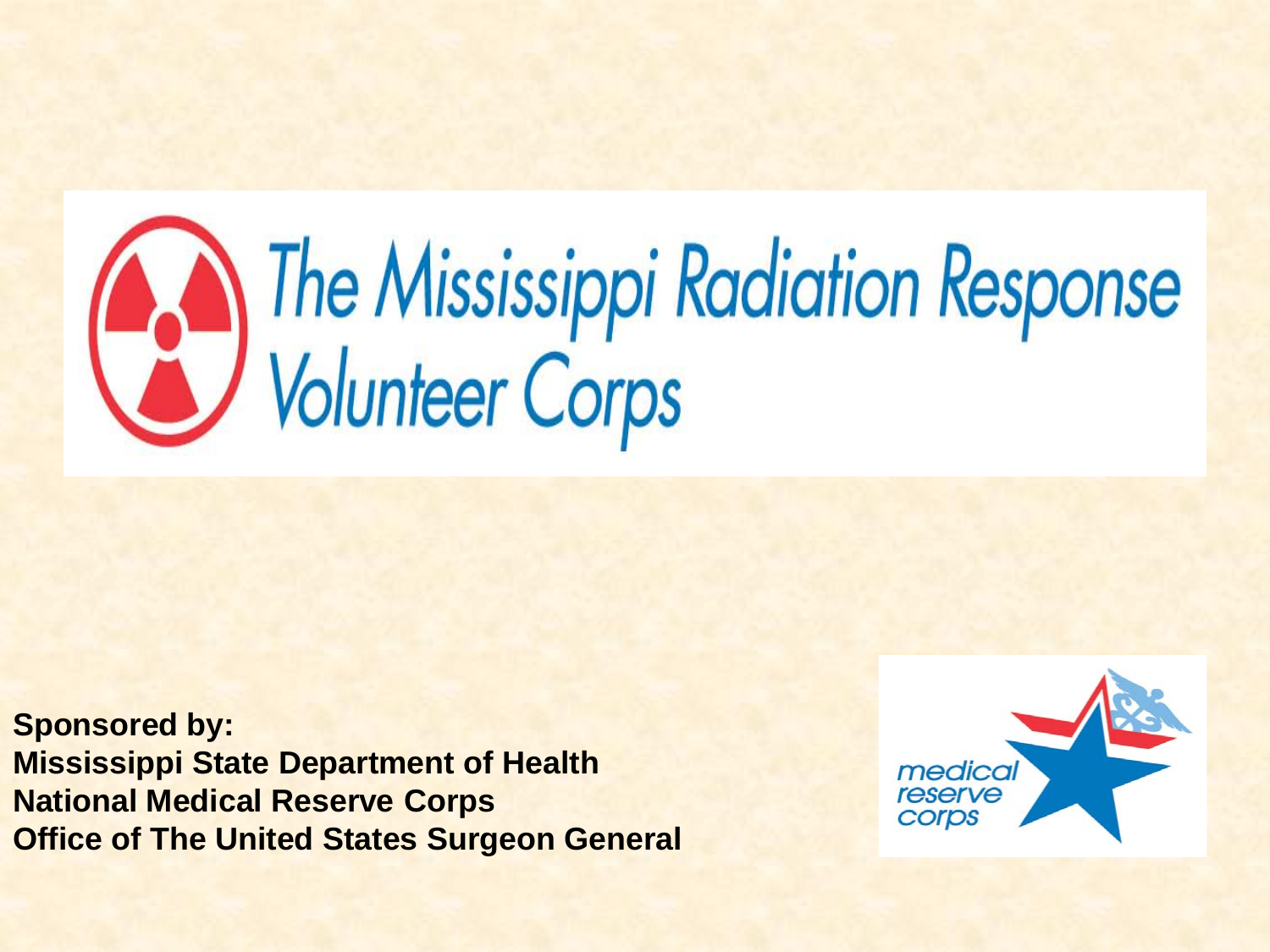

# The Volunteer Training Program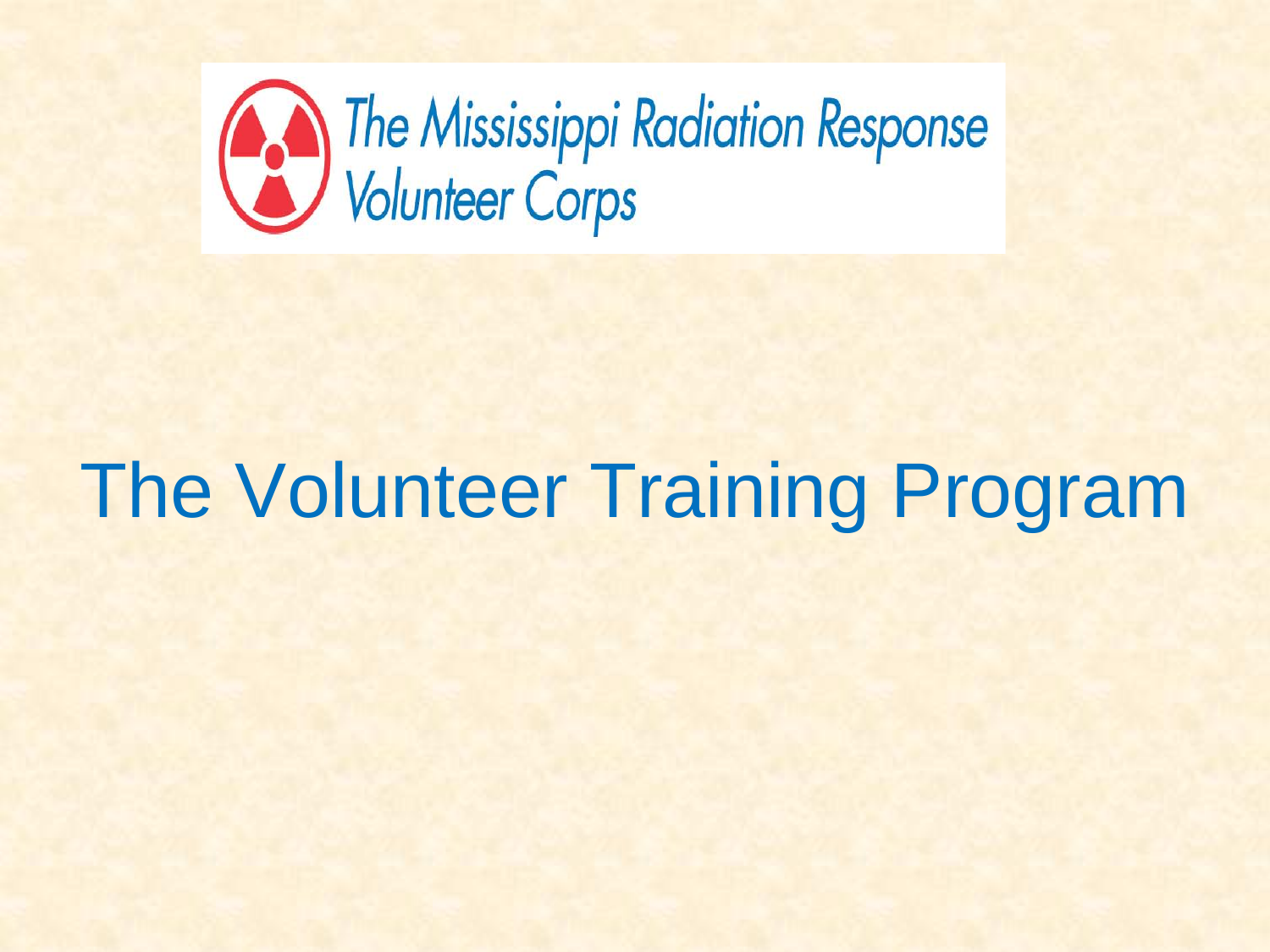# OVERVIEW

- If you are assigned to work as a monitor in the reception center, generally, you will assist in screening and surveying persons for radiation contamination. You will either assist persons through the portal monitor, or survey them with a survey meter if the portal monitor detects contamination.
- Guidelines that follow provide a description of your primary duties and procedures to perform them.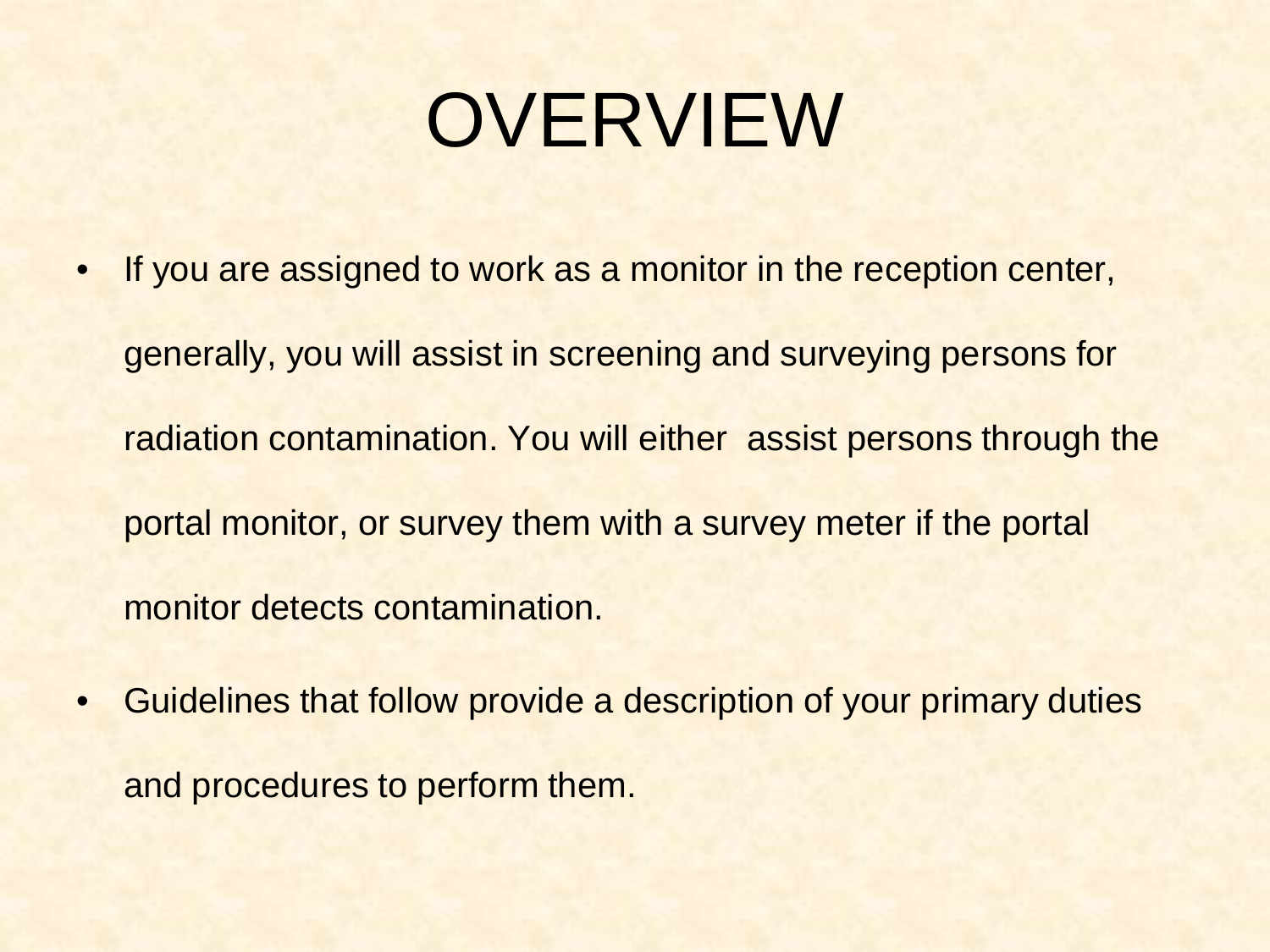# *Virtual Community Reception Center*



Click to be taken to the *Virtual Community Reception Center*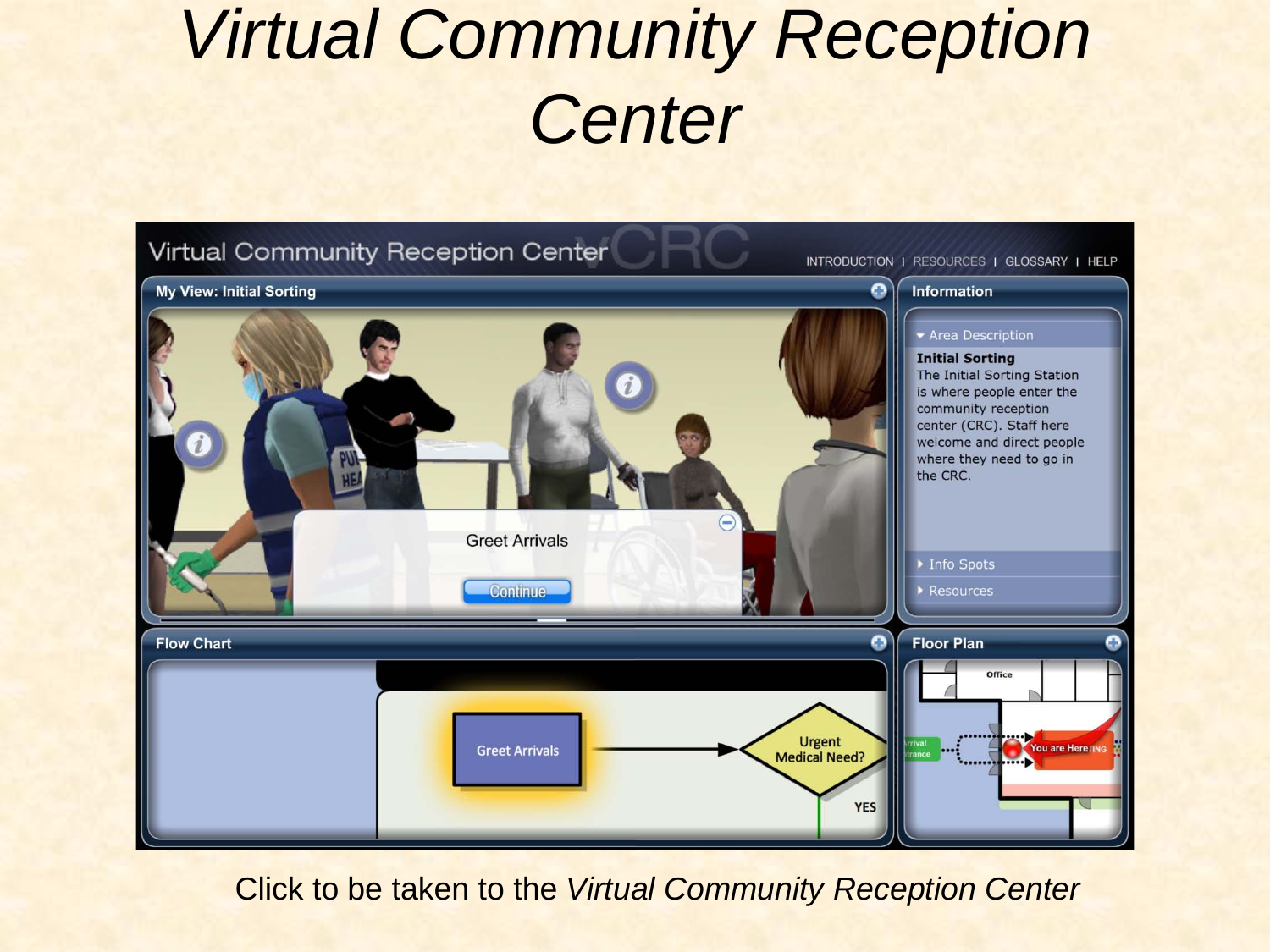#### Monitoring Procedures for Evacuees Upon Arrival

Vehicles arriving at the Reception Center will be considered contaminated and will be secured in the vehicle parking area until monitored. Vehicle monitoring will be performed after all evacuees have been monitored.

1. All vehicles arriving at the Reception Center will be logged in using the Vehicle Monitoring Log (REP-8).

2. Radiological monitors should be sure passengers are received from their vehicles as described below:

| a. | Passengers are to open their doors, swinging their feet out into the |  |  |  |
|----|----------------------------------------------------------------------|--|--|--|
|    | air. Do not allow them to touch their feet on the ground.            |  |  |  |
|    | I lavor accordo de plana legativo provided theme accordo de fact     |  |  |  |

- b. Have evacuees place booties, provided them, over their feet before stepping from the vehicle.
- c. Passengers are escorted directly to the Entry Station, and onto the Portal Monitor at the Contamination Check Station.
- d. Instruct the driver to remain in the vehicle to be directed to the designated parking area.
- e. The driver should be removed from the vehicle using instructions in a & b above. The driver will then be escorted to the Entry Station, and on to the Portal Monitor in the contamination Station.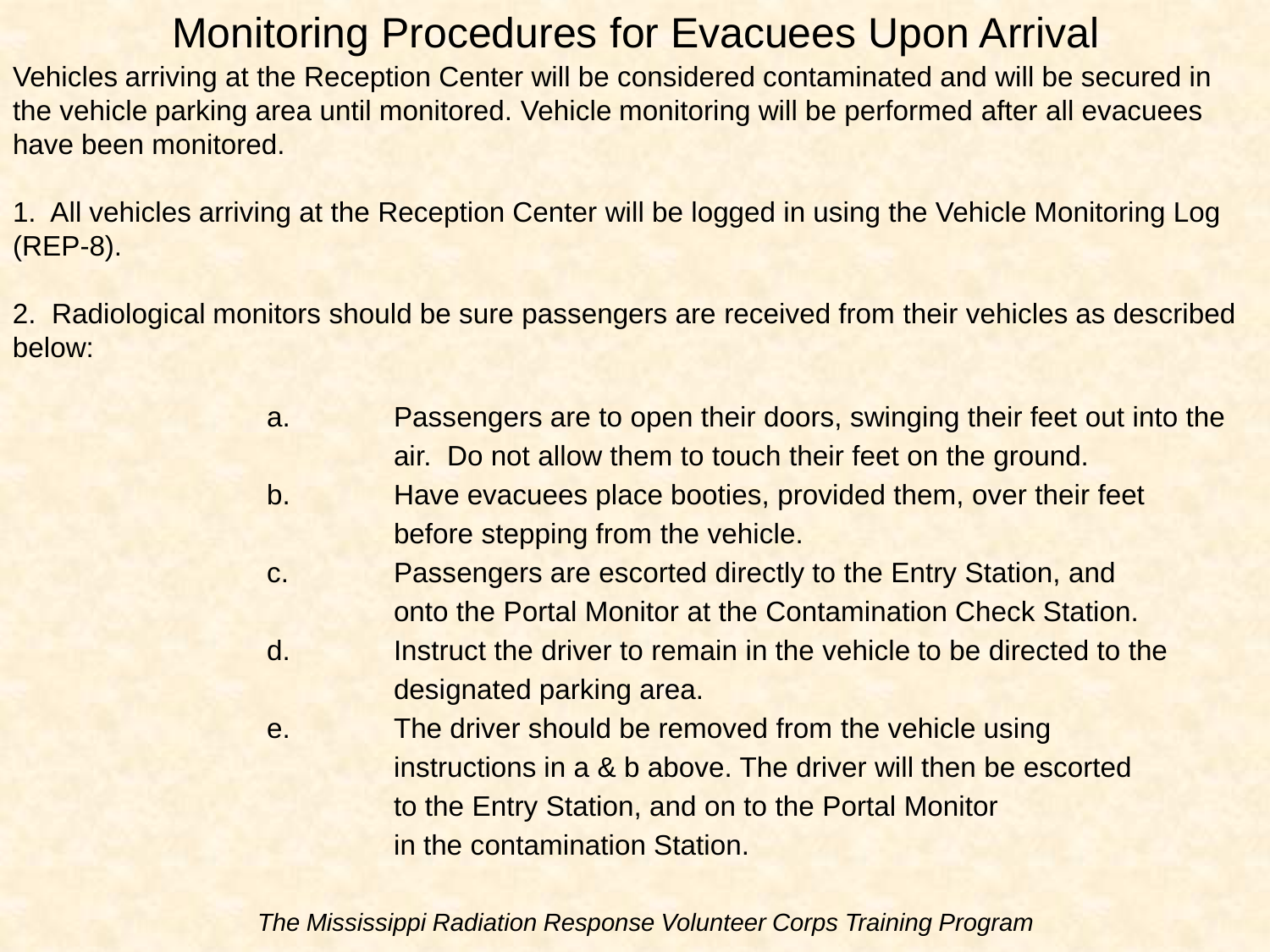# The Contamination Detection Station

Monitoring of individuals for detection and measurement of contamination using radiation instruments that incorporate a movable beta-gamma detector is a four-step process as follows:

- 1. A speaker or earphone(s) attached to the instrument is used to audibly announce the presence of contamination as the detector, with the beta shield open, is passed over the potentially contaminated surface at a specified: probe speed, distance between the probe and the contaminated surface, and distance between passes of the probe (path-width).
- 2. When contamination is detected, the earphone(s) or speaker is used to find either, the location of spot(s) of contamination, or the location of the highest concentration(s) of widespread contamination.
- 3. A meter reading is then taken with the detector in a fixed position at the location of the highest audible response, and at a specified distance (one inch) from the monitored surface.
- 4. The meter reading is compared to the decontamination decision criteria.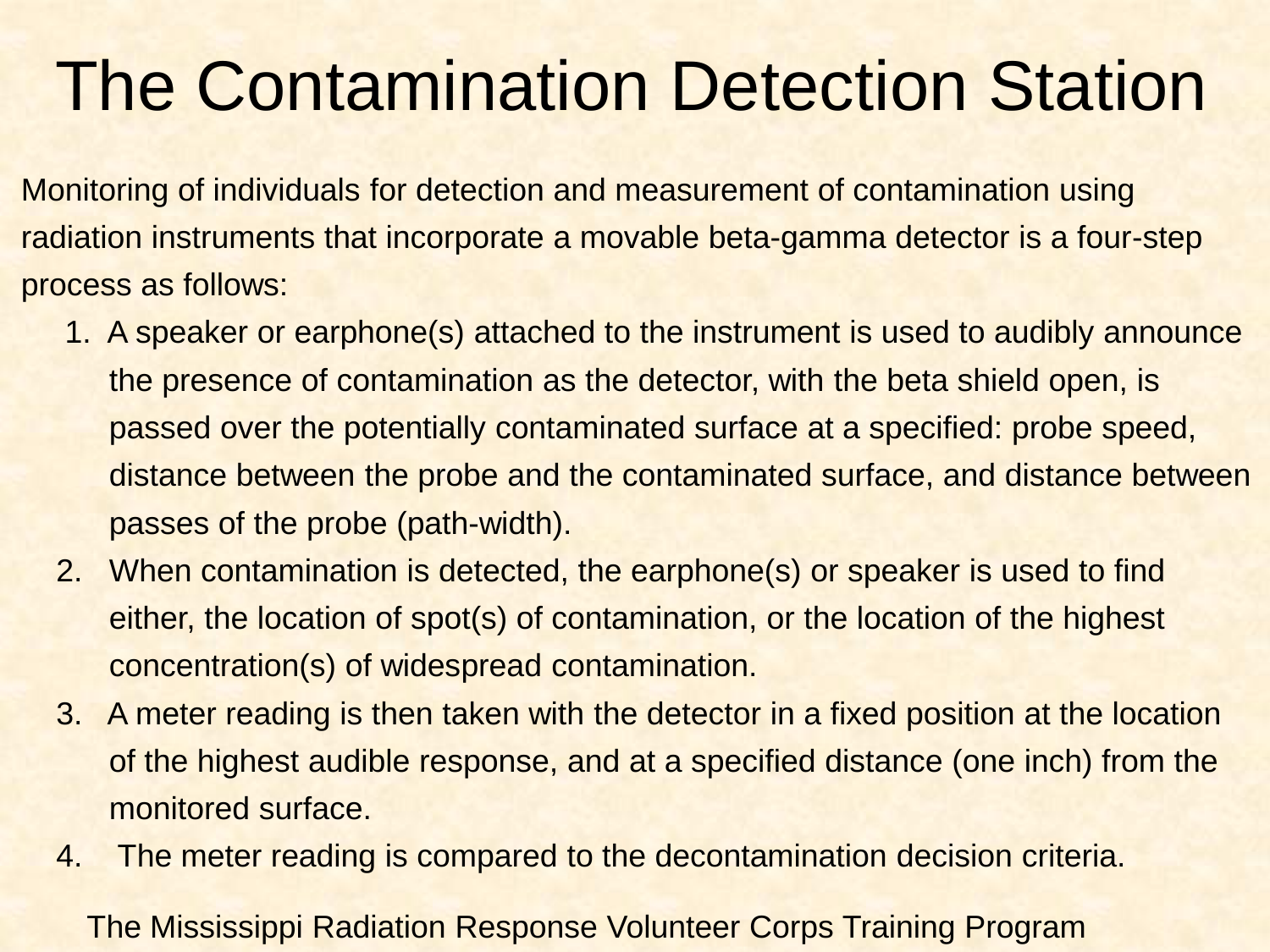#### The Contamination Detection Station (cont)

Of course, step 1 above (detection) takes place at the reception center established for this purpose. Steps 2, 3 and 4, also take place at the reception center, in which case only those with contamination equal to, or greater than the decontamination criteria would be sent to the decontamination station while others found to be not contaminated would be released. Alternatively, those with detectable contamination would be sent to decontamination prior to steps 2, 3, and 4. After decontamination they would be monitored again to determine whether the decontamination was successful.

Provisions should also exist to separate contaminated and uncontaminated individuals, provide changes of clothing for individuals whose clothing is contaminated, and store contaminated clothing and personal belongings to prevent further contamination of evacuees or facilities. In addition, for any individual found to be contaminated, procedures should be discussed concerning the handling of potential contamination of vehicles and personal belongings.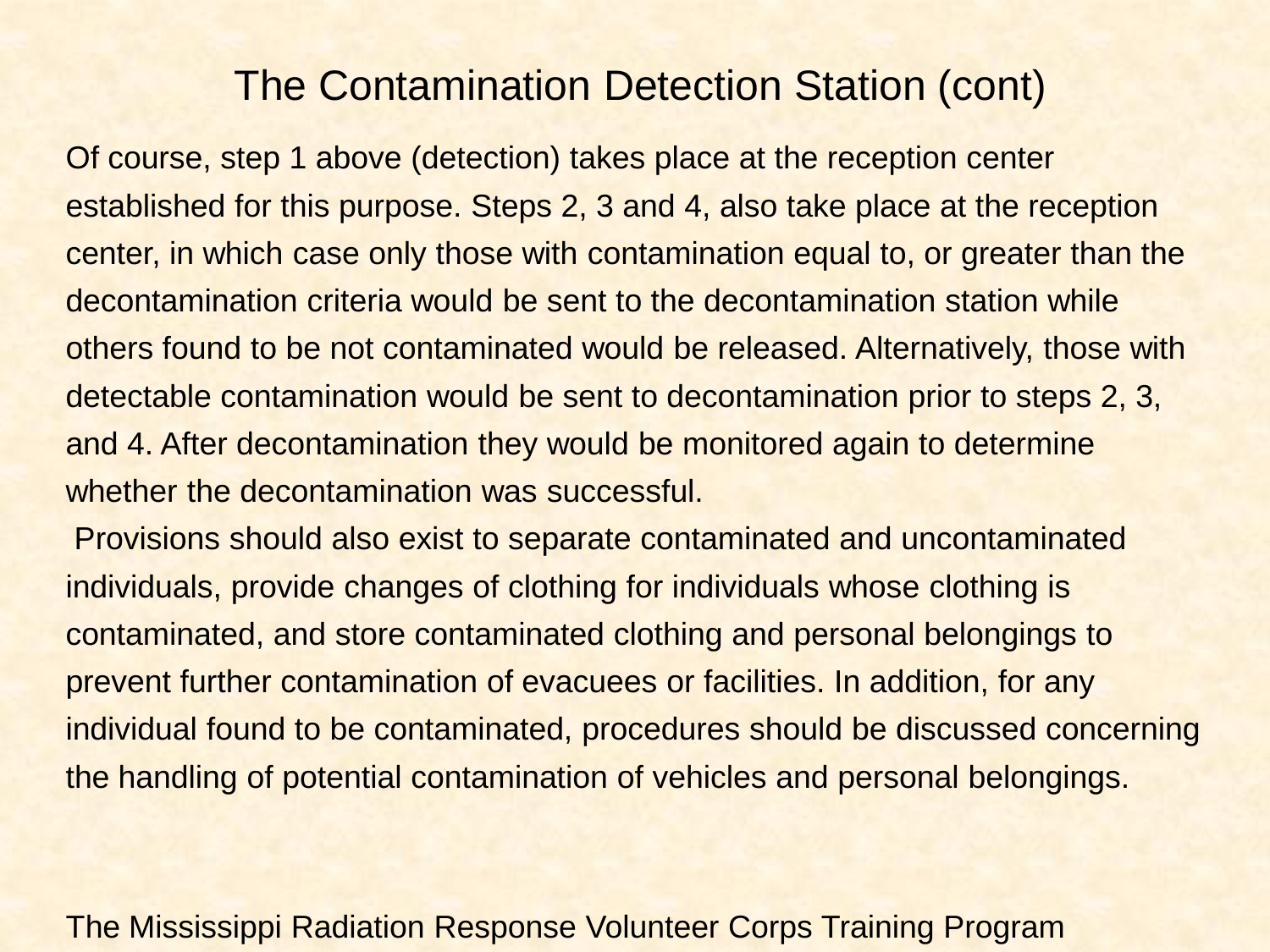#### The Contamination Detection Station (cont)

- 1. A monitor will receive evacuees into the reception center and, the monitor will keep a running log of evacuees waiting in the portal monitor line by name and social security number.
- 2. The monitor should keep the line of persons waiting for the portal monitor at least 10 feet back from the monitor. Also keep the sides of the portal monitor covered with saran wrap to prevent contamination from getting on the portal monitor detectors.
- 3. The monitor will have the individual step into the portal monitor and wait 5 seconds.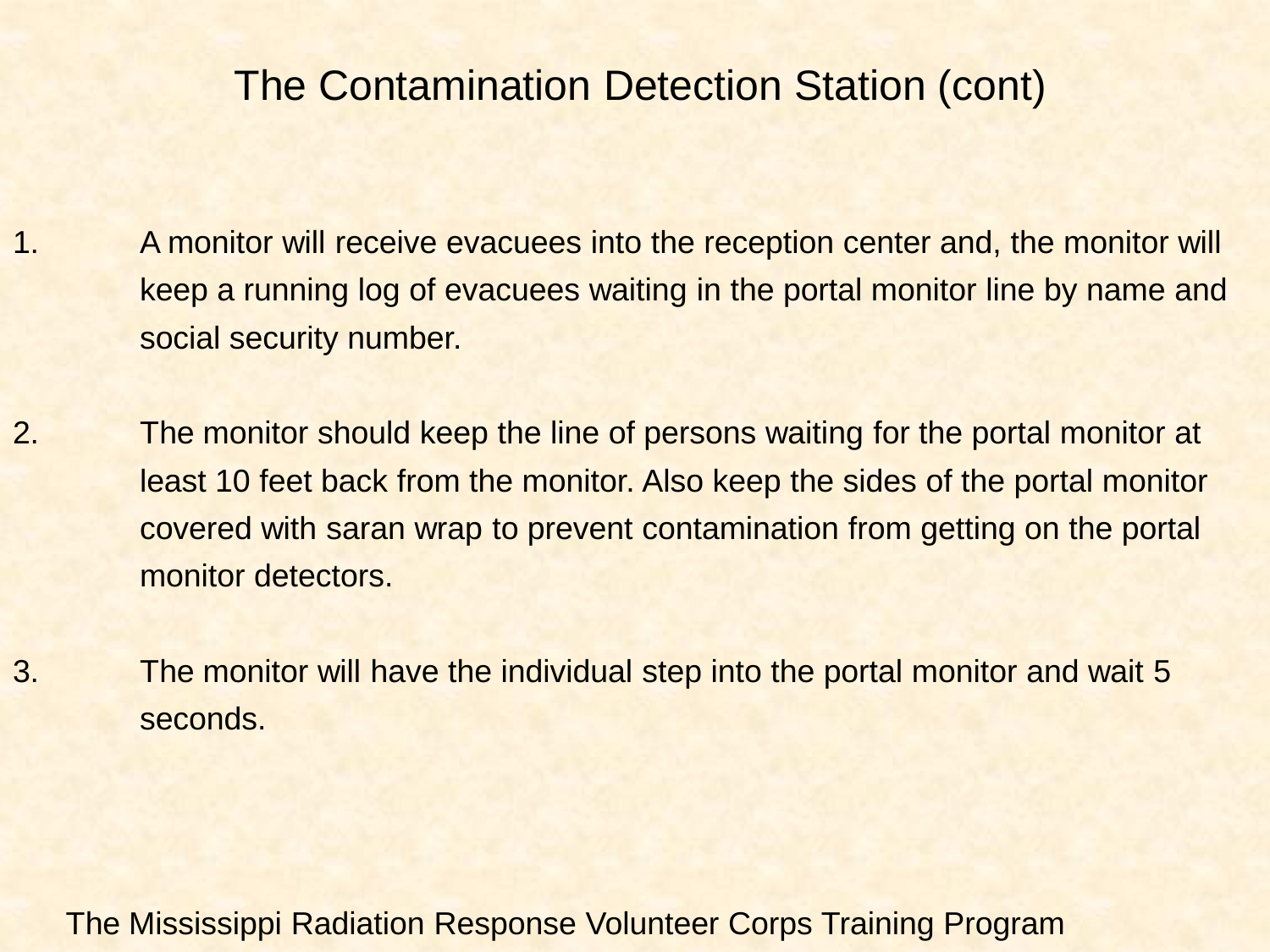#### The Contamination Detection Station (cont)

- 4. If the "contamination" alarm on the portal monitor sounds, then have the person step back and then step into the portal monitor to be scanned again (the first alarm may be a false alarm). If the "clean' signal sounds then the person is clean and the first alarm was a false alarm. If the contamination alarm sounds again, then have the person move to the Decontamination Station.
- 5. If the "clean" signal sounds then give the evacuee a reception center pass and have them remove their booties using proper contamination control techniques. Dispose of removed booties in marked trash containers and proceed to the reception center registration area for further instructions.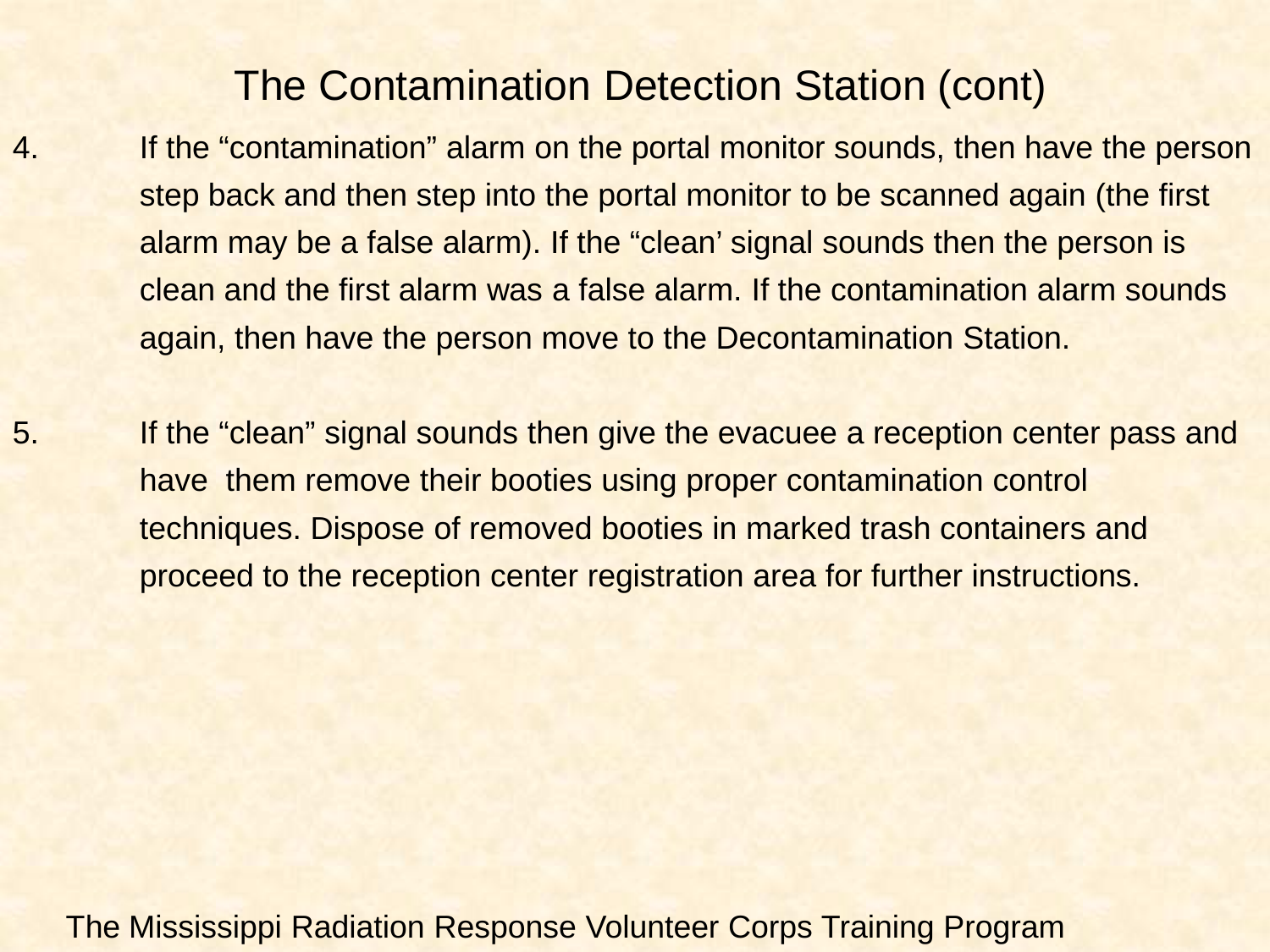#### The Decontamination Station: After a Portal Monitor Alarm

- 1. Before and after each survey, note the background reading of the meter on the Evacuee Evaluation and Monitoring Form (REP-6).
- 2. Have the individual stand with their legs spread slightly apart and with their arms straight out from their body.
- 3. Place the survey meter probe (shield open) about 1 inch from the person's body, being careful not to make physical contact.
- 4. Survey the individual carefully. Starting at the top of the head, move downward along the left side of the head, neck, collar, shoulder, out along the arm, wrist, hand, back under the arm, armpit, down the side of the body, leg, to the top of the shoe.
- 5. Monitor the insides of the legs and on to the other side of the body in reverse sequence working up toward the head.
- 6. Monitor the front and back of the body, then have the person lift one foot at a time, remove booties and monitor the bottom of the shoes.
- 7. Again, note the background reading on the survey meter. If the background readings before and after monitoring are significantly different, the individual should be monitored again.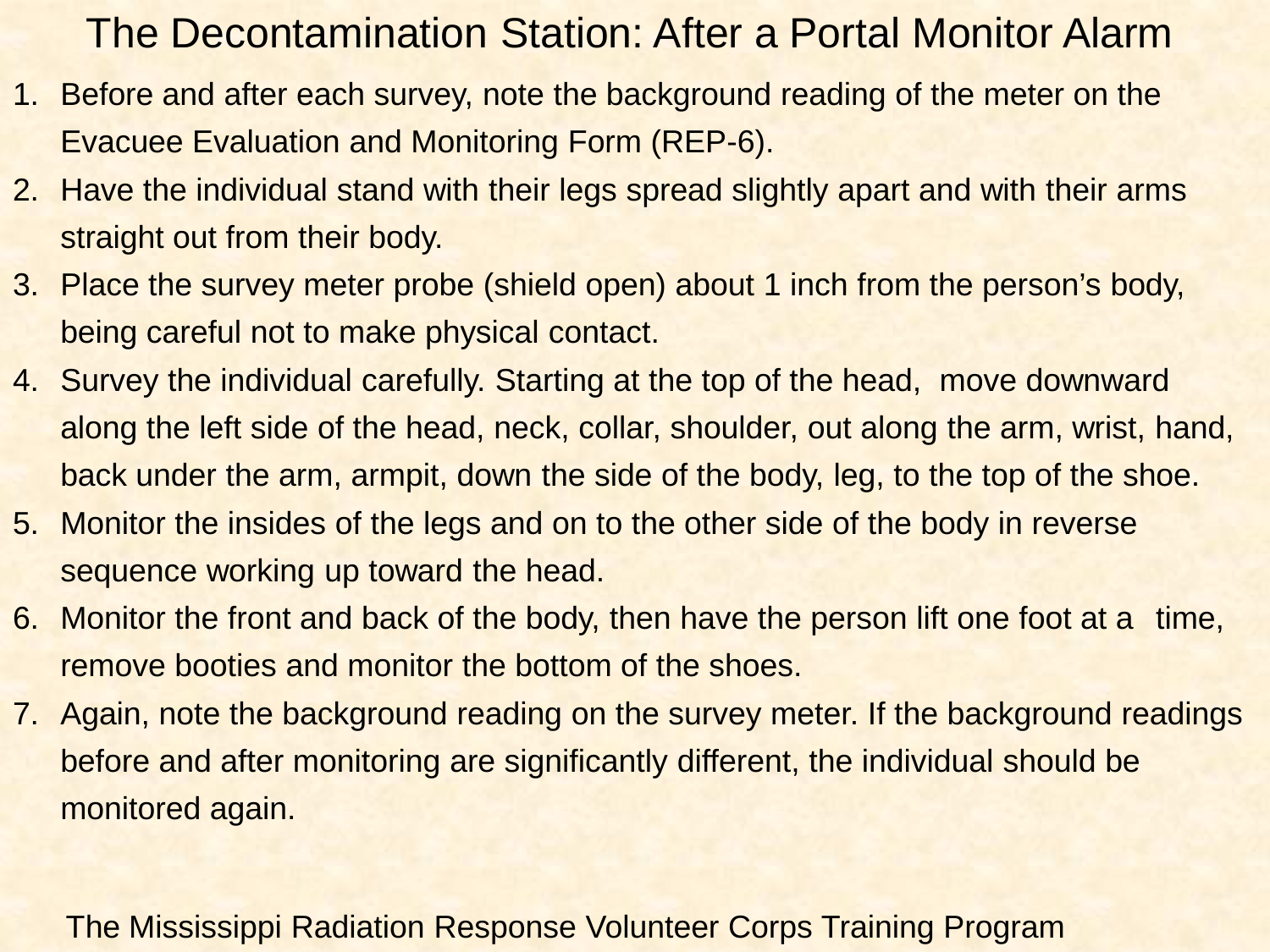### The Decontamination Station: After a Portal Monitor Alarm (cont)

- 8. If the individual is clean, have them step off the monitoring area onto a clean surface. Complete an Evacuee Evaluation and Monitoring Form (REP-6). Give the evacuee copy along with a Reception Center Pass (REP-12) to the individual. Direct them to the reception area for registration.
- 9. Return the probe to its holder on the meter when finished. *Do not set the probe down on the ground***.** The probe should be placed in the holder with the sensitive side of the probe facing to the side or facing down so that the next person to use the meter can monitor his/her hands without handling the probe or allowing contamination to fall onto the probe surface.
- 10. If the contamination limits are met or exceeded, have the individual put on booties. The booties will reduce the spreading of contamination as they walk to the decontamination station washing area. Complete an Evacuee Evaluation and Monitoring Form (REP-6) indicating on the form those areas of contamination.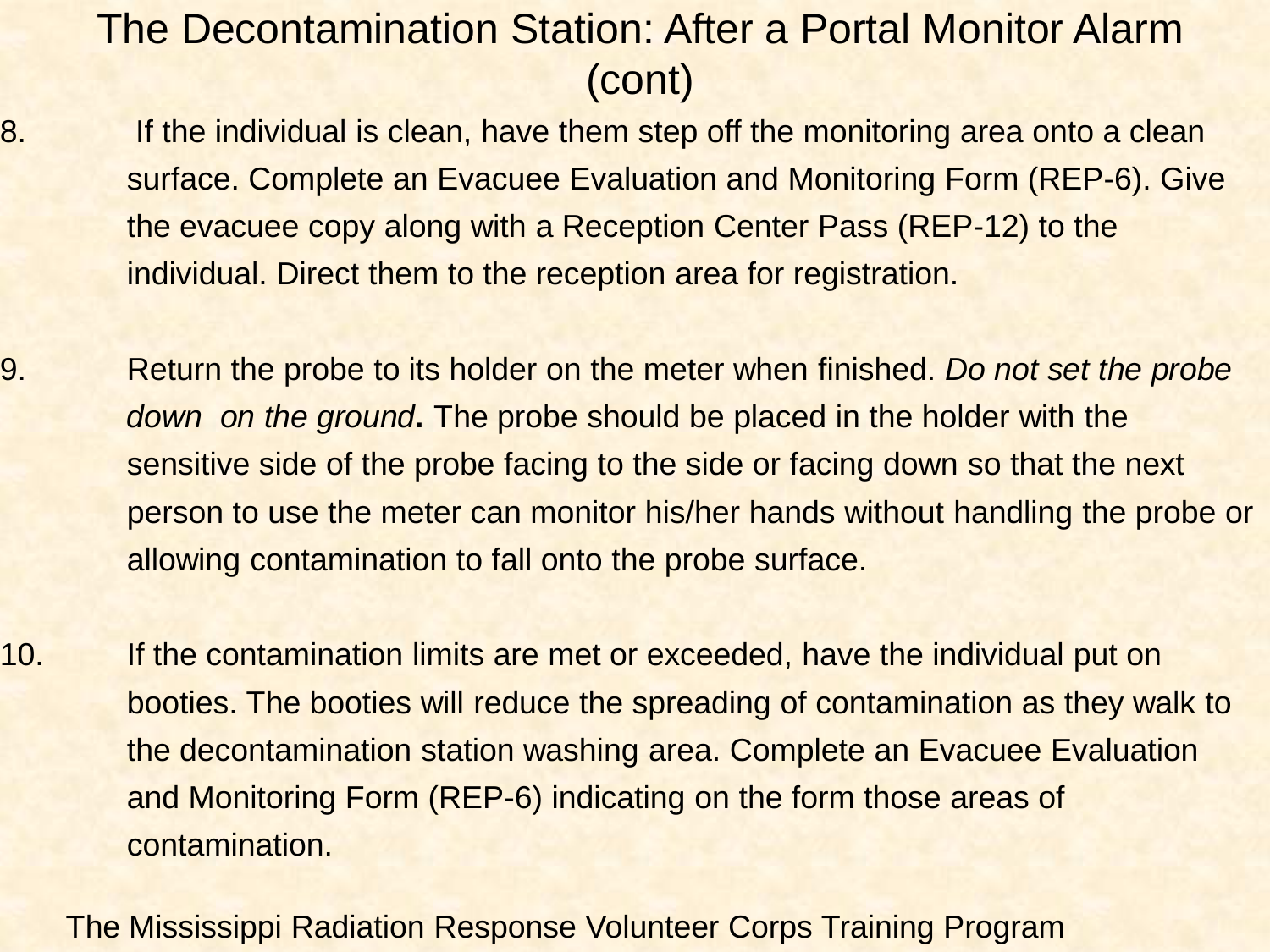#### The Decontamination Station: After a Portal Monitor Alarm (cont)

11. Place the completed Evacuee Evaluation and Monitoring Form (REP-6) in a large plastic baggie. Give the baggie to the individual going into the decontamination washing area. Instruct the individual that when he/she gets to the decontamination washing area, to open the baggie wide by pulling the sides of the baggie apart. The personnel in the decontamination area may reach inside (wearing a glove) and pull the report out, touching only the report, so they don't touch the baggie and possibly become contaminated. Have the individual throw the baggie in the contaminated trash container.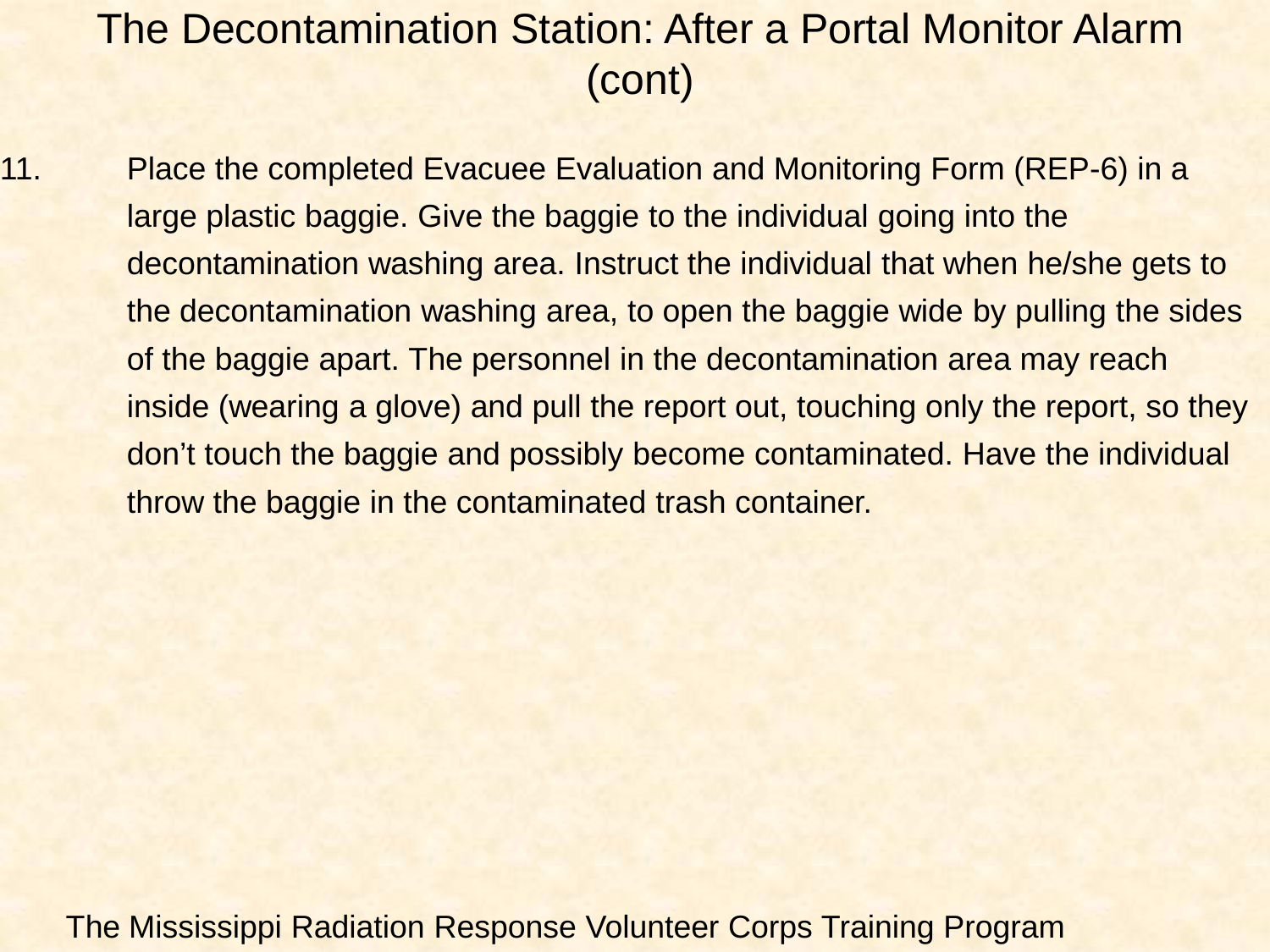#### WASHING & DECONTAMINATION STATION

- 1. Individuals who are contaminated need to be decontaminated. Only the area on the individual where contamination is found needs to be decontaminated. If only the hands are contaminated, then the individual needs only to wash the hands and be monitored again. Shoes, shirt, pants, etc., if contaminated need to be removed, and the area under these articles should be monitored.
- 2. Collect the plastic bag with the Evacuee Evaluation and Monitoring form in it, from the person . Be careful as you take the person's survey form out of the bag, so that you do not contaminate yourself. Have the individual throw the bag in the contaminated trash container.
- 3. Have the individual remove their personal articles (i.e., wallet, watch, keys, rings, etc.) and lay them on a flat surface. Monitor these articles. Avoid mixing contaminated articles with clean ones. Return the articles to the individual after he/she is clean and the articles have been monitored and decontaminated, if necessary. Inventory the articles on a Personal Property Form (REP-5). Have the individual sign the inventory sheet for their property. Place contaminated articles in a plastic bag and tag outside of the bag with REP-5 Form.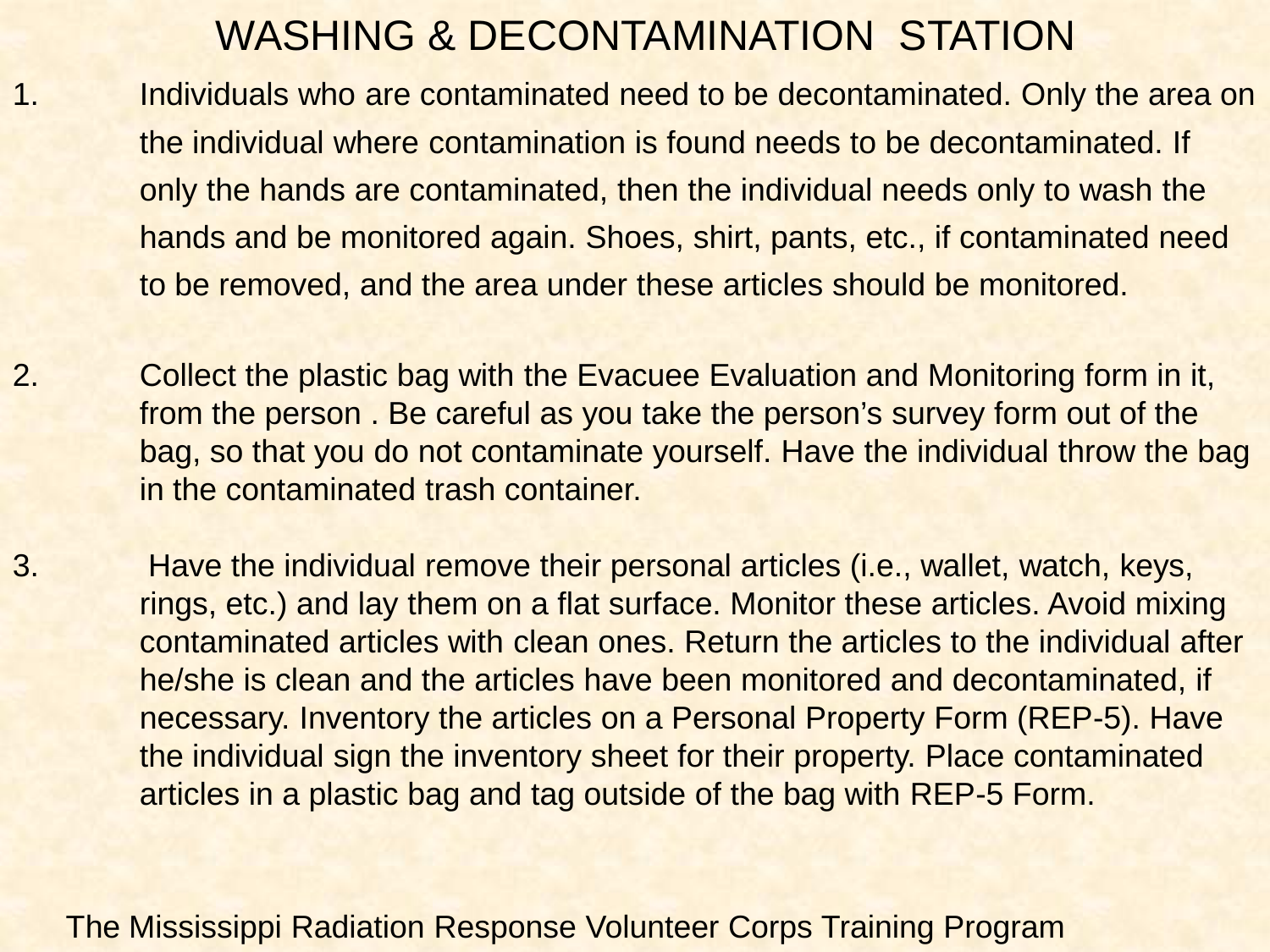- WASHING & DECONTAMINATION STATION (cont) 4. Use masking tape, or equivalent, to lift contamination off the surface will be a good method for a mustache, beard, and small areas on the arms and legs.
- 5. Removal of articles will be a good method for shoes, shirt, pants. In general, articles of clothing whatever method is used to decontaminate the individual, they must be monitored again to ensure that the contamination has been removed.
- 6. After decontamination has been successfully completed, fill out the rest of the Evacuee Evaluation and Monitoring Form (REP-6). Give the evacuee a copy along with Reception Center Pass (REP-12) to the individual. Maintain the report for permanent record. The report should be forwarded to the registration desk at the reception center.
- 7. Any clothing that is contaminated should be removed, placed in a heavy-duty garbage bag, which is labeled with a radiation caution sign/label. Label the bag with the REP-5 Form and notify Team Leader. It is the responsibility of GGNS to arrange for the proper disposal of contaminated clothing/materials.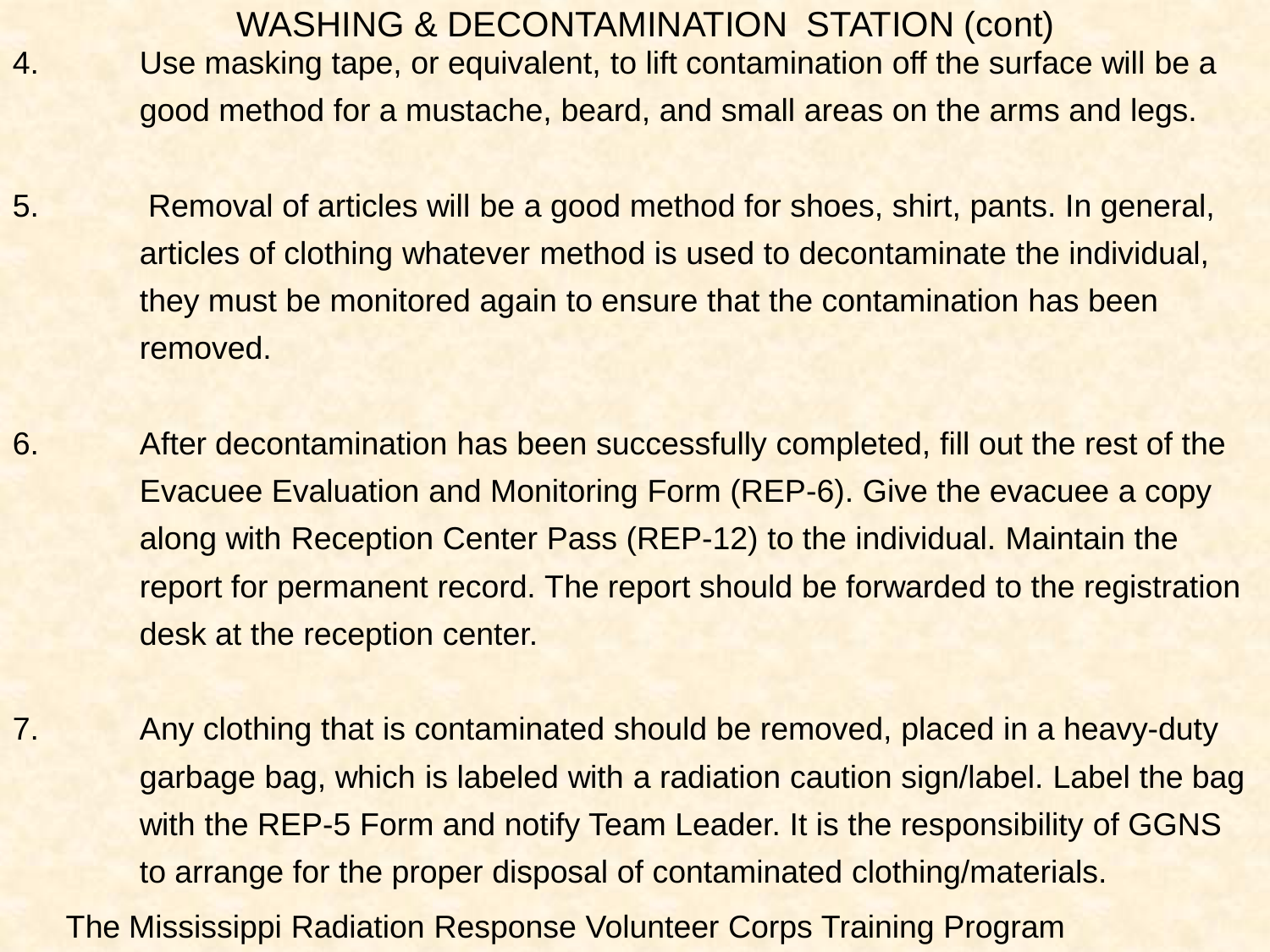# RADIATION DETECTION DEVICE BASICS

As a volunteer responder there are several concepts that are important for you to learn before using a radiation detection device:

- Natural background radiation
- Measurement units and scales
- Calibration
- Limitations of the device
- Efficiency and units

Understanding these concepts will allow responders to properly use radiation detection devices and to interpret the readings correctly.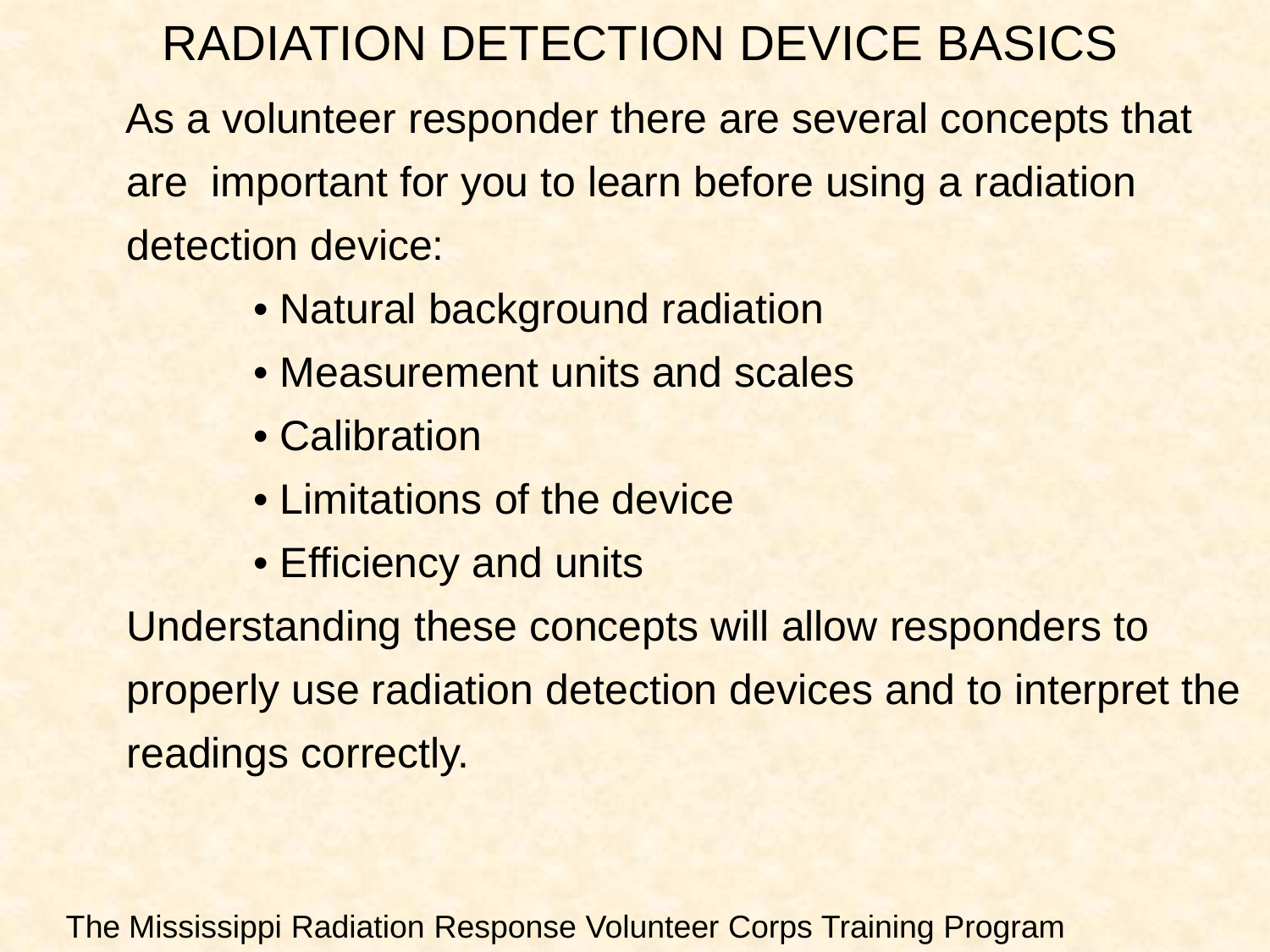#### **Natural Background Radiation**

Background radiation varies in different parts of the world, but almost every radiation detection device will indicate that radiation is present whenever (and wherever) it is operating. Over the course of a year, United States citizens are, on average, exposed to approximately 360 millirems of radiation, 80% - 90% of which is from background sources. Therefore, many radiation detection instruments, particularly those such as microR meters, and pancake probes used to measure low levels of radiation, will indicate that radiation is present whenever they are operating.

To accurately detect an increase in the amount of radiation (and radioactive contamination) in an environment, it is important that responders turn on the radiation detection device (instrument) and establish and record a reading before beginning a survey. Take background radiation measurements in an area that you know is far from the radioactive source, and is free of contamination. For example, you may take a background reading at your base station before you leave, or even in your vehicle en route to respond.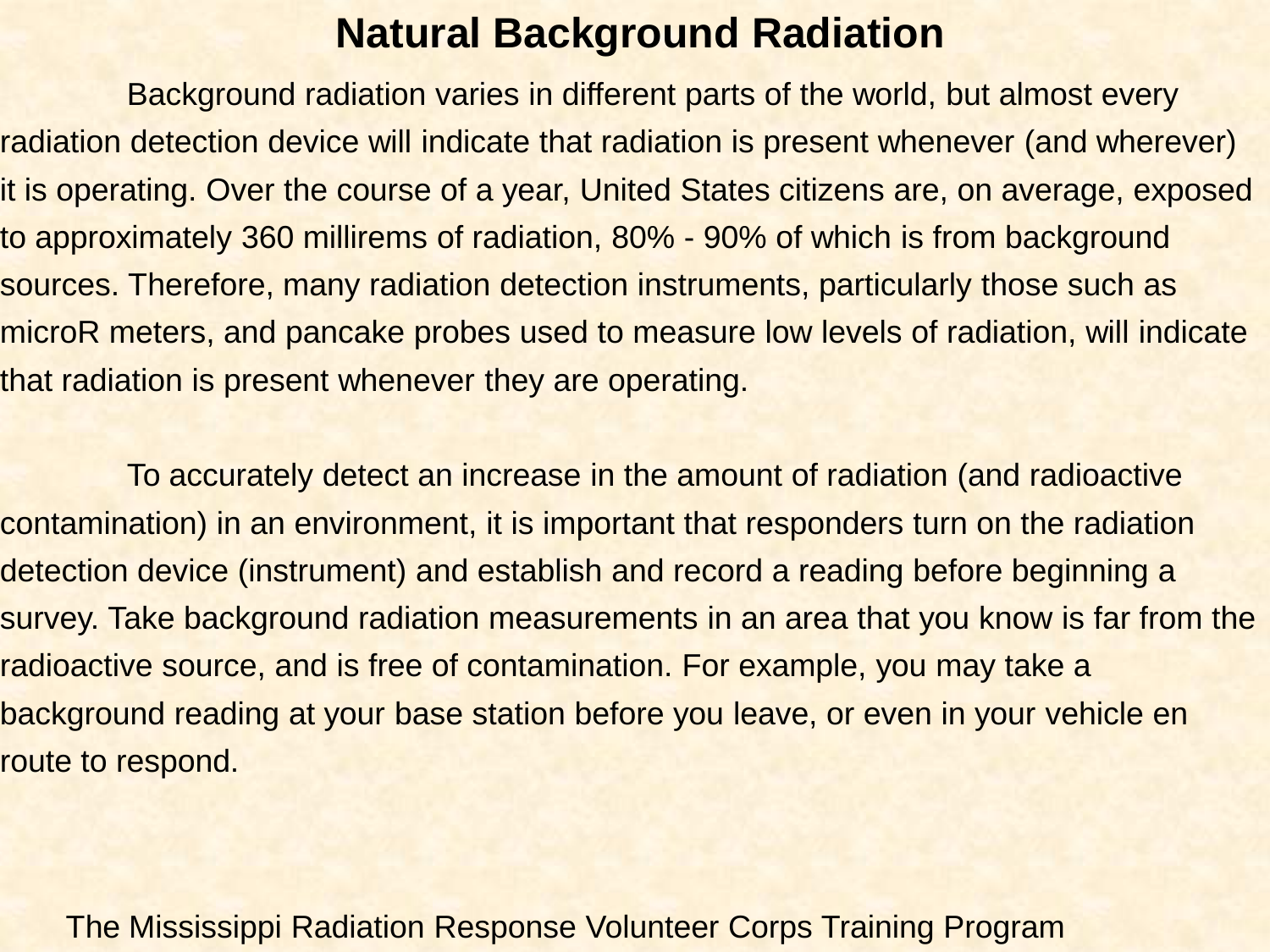#### **Units**

Radiation detection devices may provide readings in a number of different units, including counts per minute (cpm), Roentgen per hour (R/hr), milliRoentgen per hour (mR/hr), microRoentgen per hour (μR/hr), or millirem per hour (mrem/hr). These units and prefixes are defined in the Primer on Radiation Measurements section.

Since some radiation detection devices may have more than one scale on their faceplate, it is important to be aware of which set of measurements, or scale, you are reading. For emergency response purposes, the differences between rem and Roentgen (R) may be ignored. For the purposes of this document, assume 1 Roentgen (R) = 1 rad= 1 rem. Prefixes are important, however. Make sure you know whether the readings are in Roentgen (R), milliRoentgen (1/1000 Roentgen or mR), or microRoentgen (1/1,000,000 Roentgen, or μR).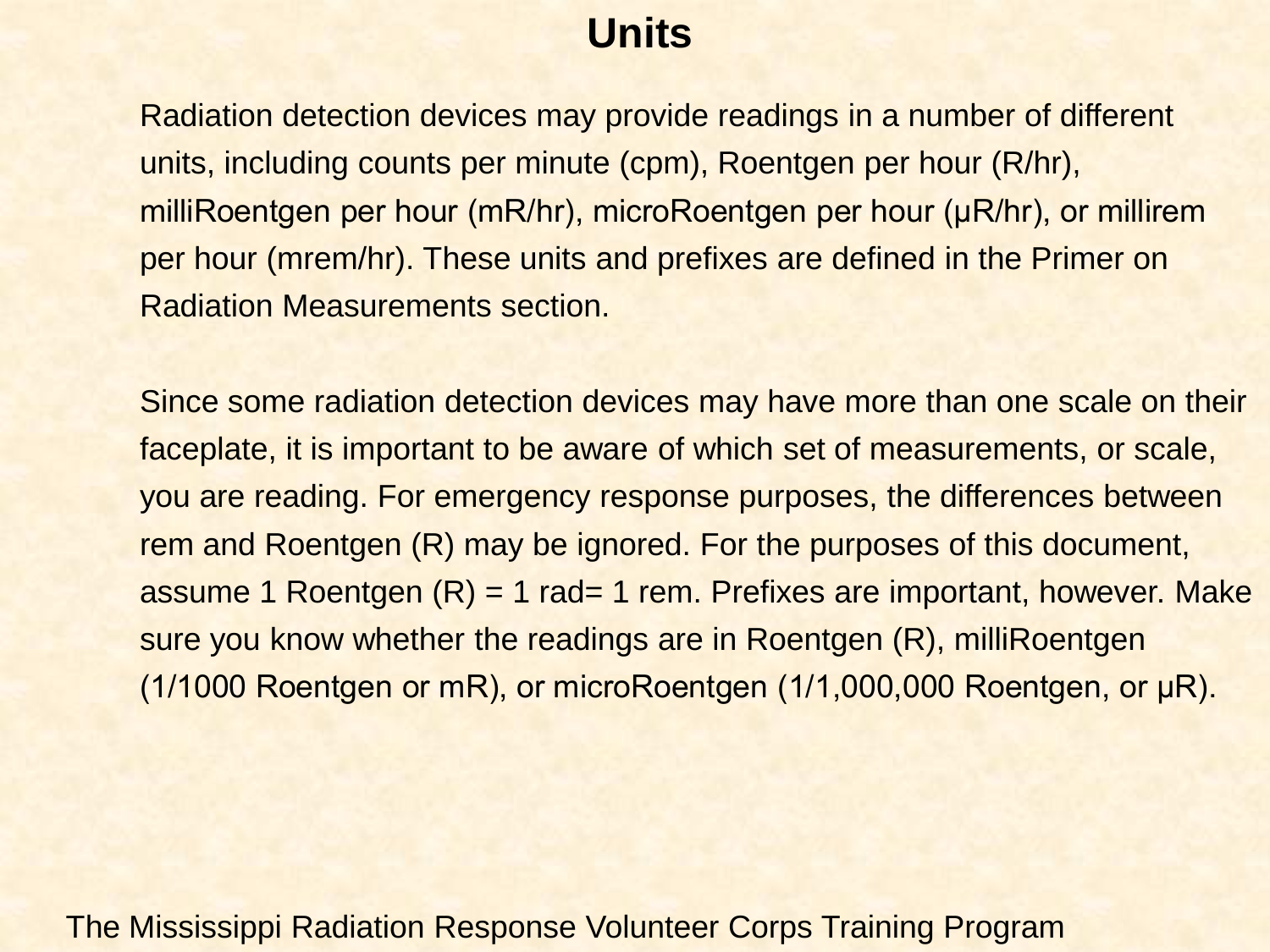#### **Calibration**

All instruments used to measure radiation, should be routinely calibrated, or checked, to determine the accuracy of their readings. To use a simple illustration, think of calibration as a way of making sure that your radiation detection device registers a reading of "five units" when you, in fact, have five units worth of exposure. Calibration of radiation detection devices can be done by the manufacturer or other licensed calibration facility and is usually performed at least annually. Calibration frequency increases the confidence level in the reliability of the equipment.

Radiation instruments are generally quite reliable over long periods of time. A method for determining that an instrument is reasonably calibrated is to perform a field check of basic instrument operation using a small radioactive source, also known as a "check source," every time the instrument is turned on. The check source response should have been recorded shortly after calibration, but even if it was not, the field check will ensure the instrument is capable of detecting radiation. It is far better to have a simple instrument that indicates a potential presence of radiation, even if it doesn't accurately "measure" it, than to have no instrument at all.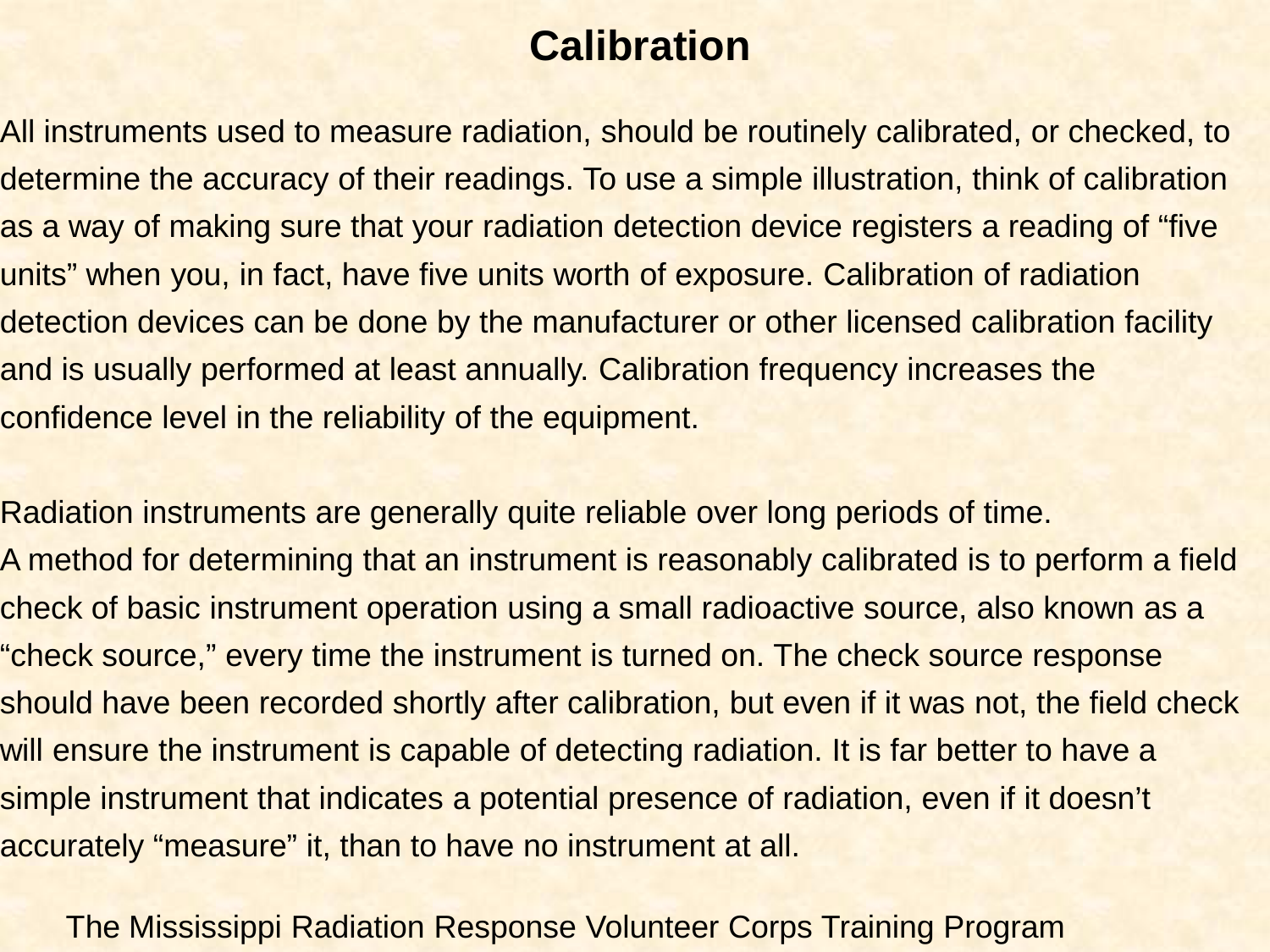#### **Limitations of the Device**

A variety of physical factors may limit the ability of your radiation detection device to provide accurate, consistent, and reproducible readings of the amount of radiation in a given environment. Examples of some of these limitations are described below.

A pancake probe can only measure up to approximately 400 mR/hr (0.4 R/hr), and a sodium iodide (NaI) probe can only measure up to about 200 mR/hr (0.2 R/hr). When these probes are used in higher radiation fields, the instrument indication may "peg" (go off-scale), or may even indicate zero radiation. Be very cautious if a radiation detection device indicates there is no radiation present.

Most routine ion chambers will measure to a maximum of 50 R/hr; more specialized equipment is required to measure higher exposure rates.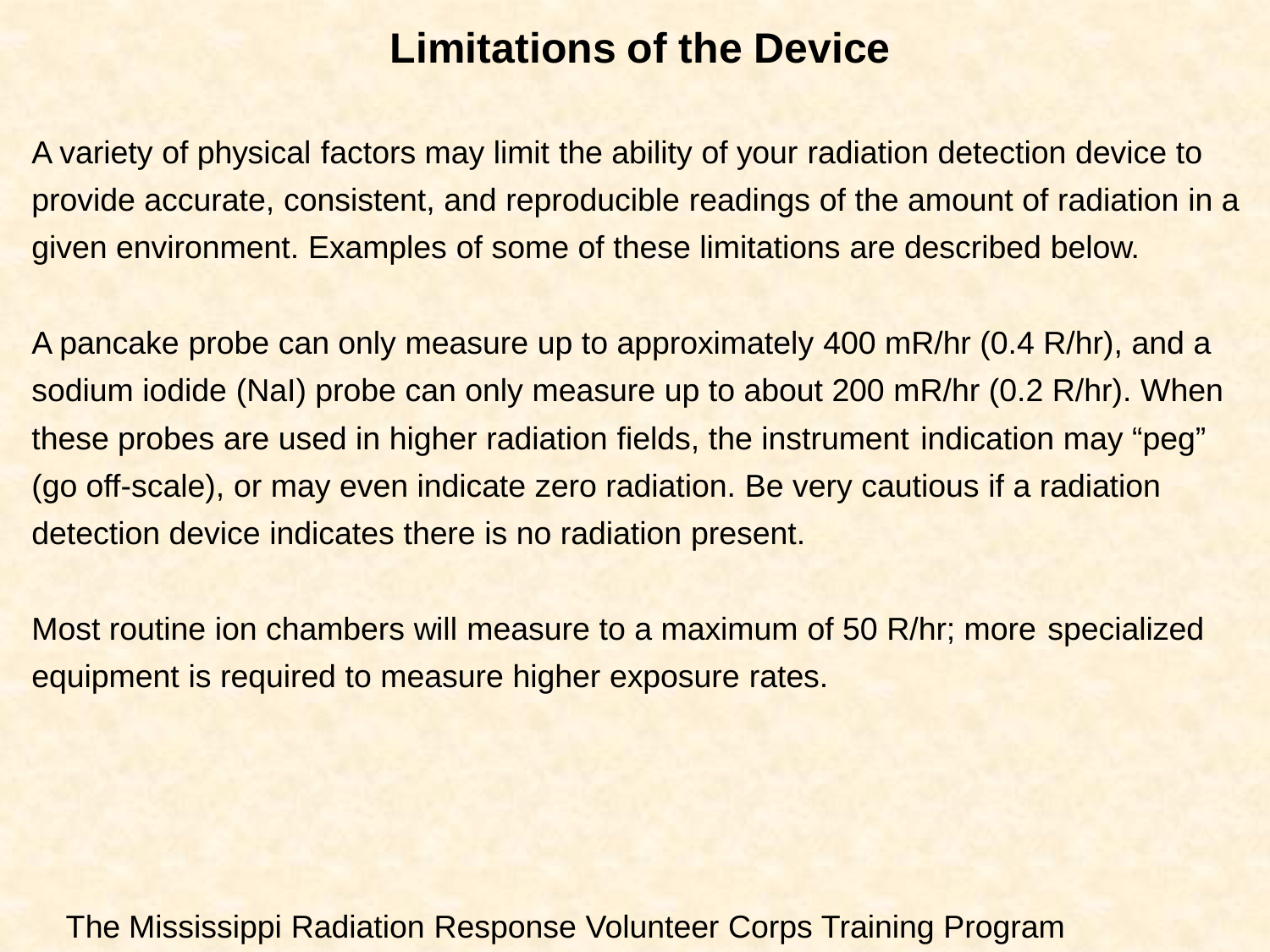#### **Limitations of the Device** (cont)

Check the instrument manual or contact the manufacturer to find out how to operate the instrument in high radiation fields.

Most instruments are calibrated using a Cs-137 source, so if Cs-137 is the nuclide being measured in the environment, the measurement provided by your radiation detection device would be the most reliable for that nuclide. If another nuclide is being measured, the measurement may be quite inaccurate. For example, a 1" x 1" NaI probe calibrated to a Cs-137 source may:

o Under measure the amount of radioactive cobalt 60 by about 50%;

- o Over measure the amount of iodine 131 by about 500%; and
- o Over measure the amount of thallium 201 by about 1000%.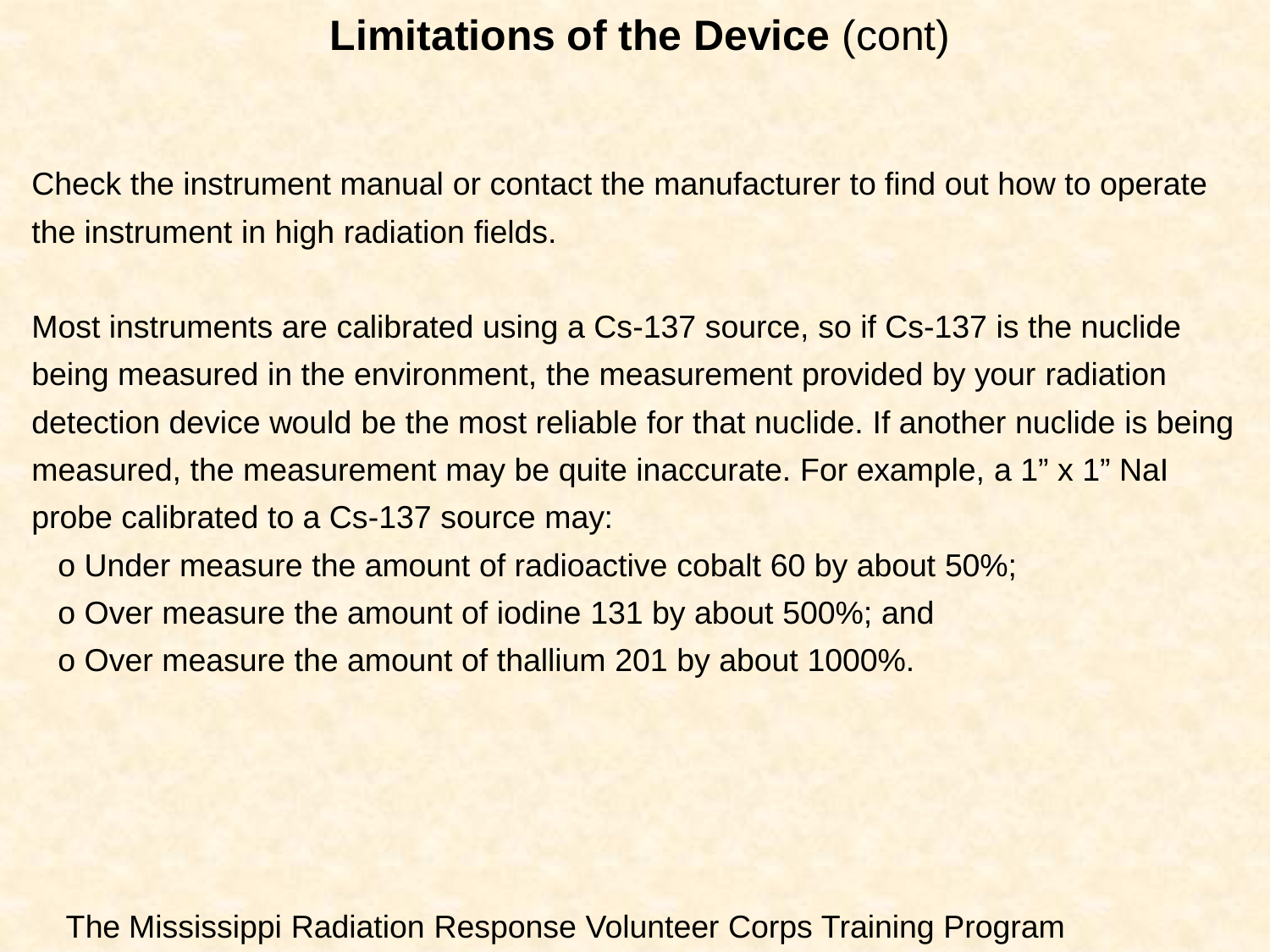### **Efficiency**

Radiation detection instruments consist of two parts: the meter and the probe. Probes, which are held near the suspected source of radiation, vary in size and shape, as well as in the type of radiation they detect. Some probes detect particular radionuclides better than others.

No instrument detects all the radioactivity present; one must therefore correct the instrument reading using an "efficiency factor" in order to estimate the true amount of radioactivity present.

The efficiency of a probe is the percentage of the radioactivity present that the probe is likely to detect. For example, if the efficiency of a pancake probe for cesium-137 (Cs-137) is 15%, that probe is only detecting 15% of the Cs-137 that is present. In an initial response situation, responders may only be looking to map contamination or to grossly locate a radioactive source.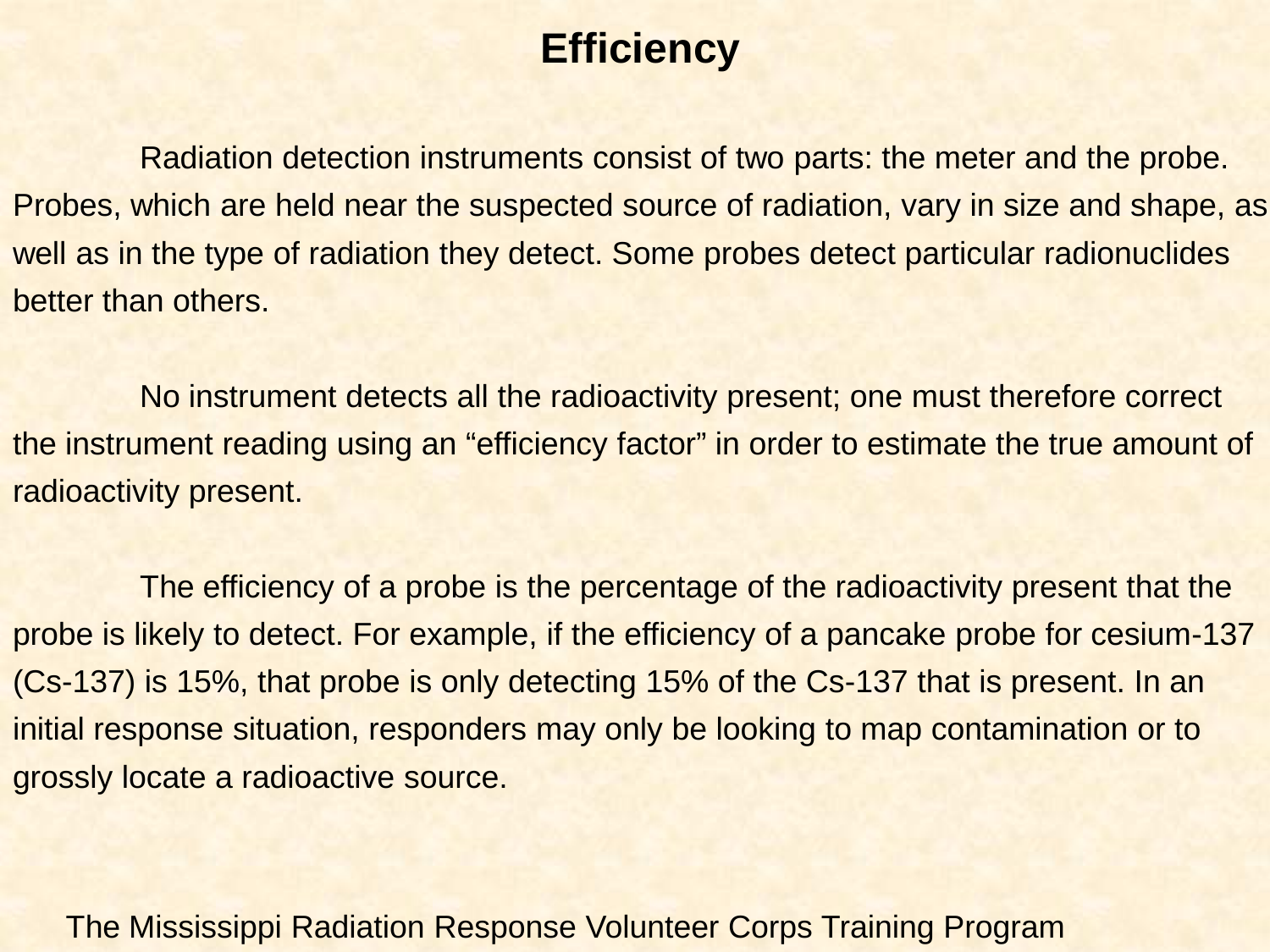## **Efficiency** (cont)

Therefore, knowing the instrument efficiency may not be necessary, and an instrument with even a 15% efficiency can be very effective in mapping or locating radiation.

The efficiencies given in the next section are typical for the type of probe noted, and apply to measurements made under "ideal" conditions; actual detection efficiency will likely be less for field measurements. Individual manufacturers can provide efficiencies for their probes for measuring various radionuclides under "ideal" conditions.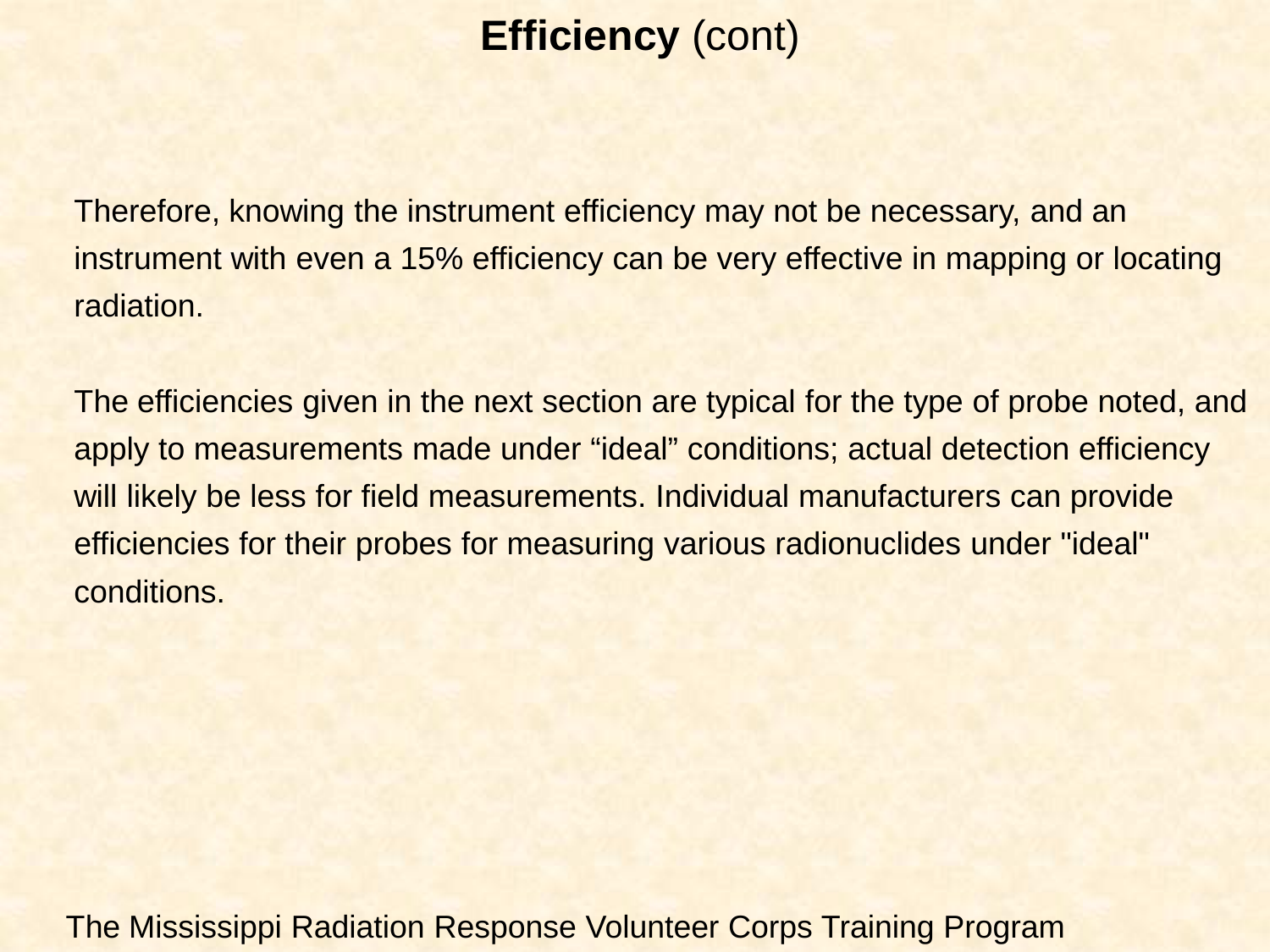#### **Efficiency and Units**

The use of disintegrations per minute (dpm) (rather than counts per minute – [cpm]) is preferred, because actual activity (quantity) of the radioactive material present can be calculated from dpm.

Many radiation detection instruments read in cpm. As the cpm reading varies from probe to probe, depending upon the efficiency, you may need to convert a cpm reading to dpm to accurately communicate radiation information outside your organization.

In any case, it is very important to indicate if the readings are in cpm or dpm to allow radiation control personnel to better understand the amount of radioactive material present.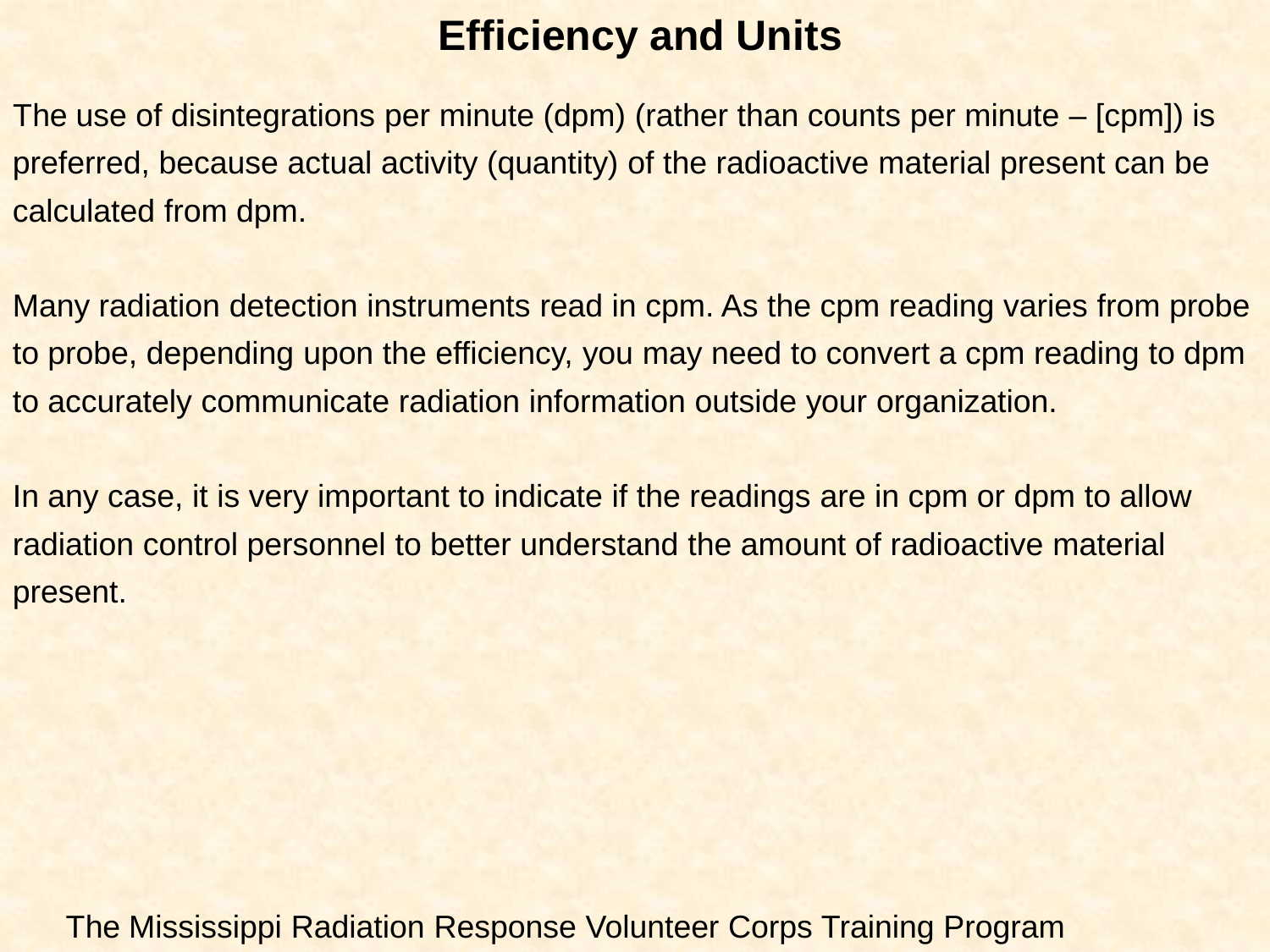#### **Efficiency and Units (cont)**

We illustrate below how to convert cpm into dpm and then calculate microcuries (μCi<sup>\*</sup>) of activity from dpm.

 $dpm = cpm \div Instrument$  Efficiency

Activity (microcuries) = dpm  $\div 2.22 \times 10^6$ 

One (1) microcurie =  $2.2 \times 10^6$  dpm

For example, if the efficiency for a Cs-137 source using a pancake probe is 15%:

dpm = cpm  $\div$ 0.15 and \*µCi = dpm  $\div$  2.22 x 10<sup>6</sup> {\*where μCi denotes microCuries (1/1,000,000 Curies (Ci)}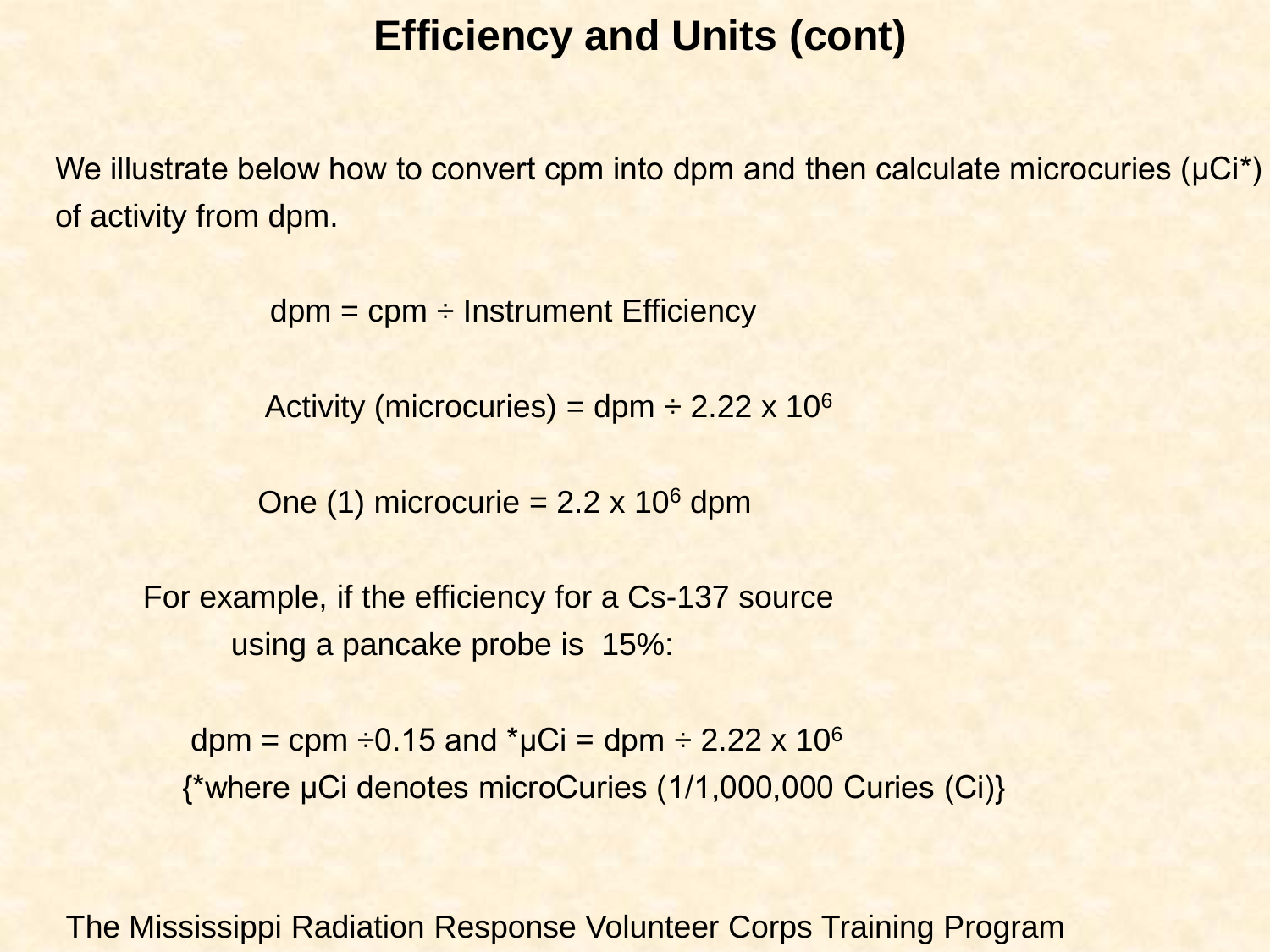### **RADIATION DETECTION INSTRUMENTS**

*Note that illustrations of a particular make or model instrument in this document are not to be construed as either an actual or implied endorsement of that instrument. Illustrations are offered simply to provide examples of what an instrument or probe may look like.*

#### **Meters General Purpose Survey Meter**

Some instruments allow various probes, including those shown in this section, to be attached to a general-purpose survey rate meter to allow them to measure different types of radiation. Some have an internal fixed detector. The scale of an instrument may read in milliRoentgen (mR), Roentgen (R), milliSievert (mS) or Sievert (S) per unit of time (typically per minute or second), or it may read in counts per minute (cpm or c/m). Some rate meters may have more than one scale. Note that a survey rate meter may not be accurate unless the instrument was calibrated using the same radionuclide that is being measured, and withthe same detector probe used during calibration. An instrument that can be used for measuring exposure rate without concern for compensating for the source used in calibration is the ion chamber described below.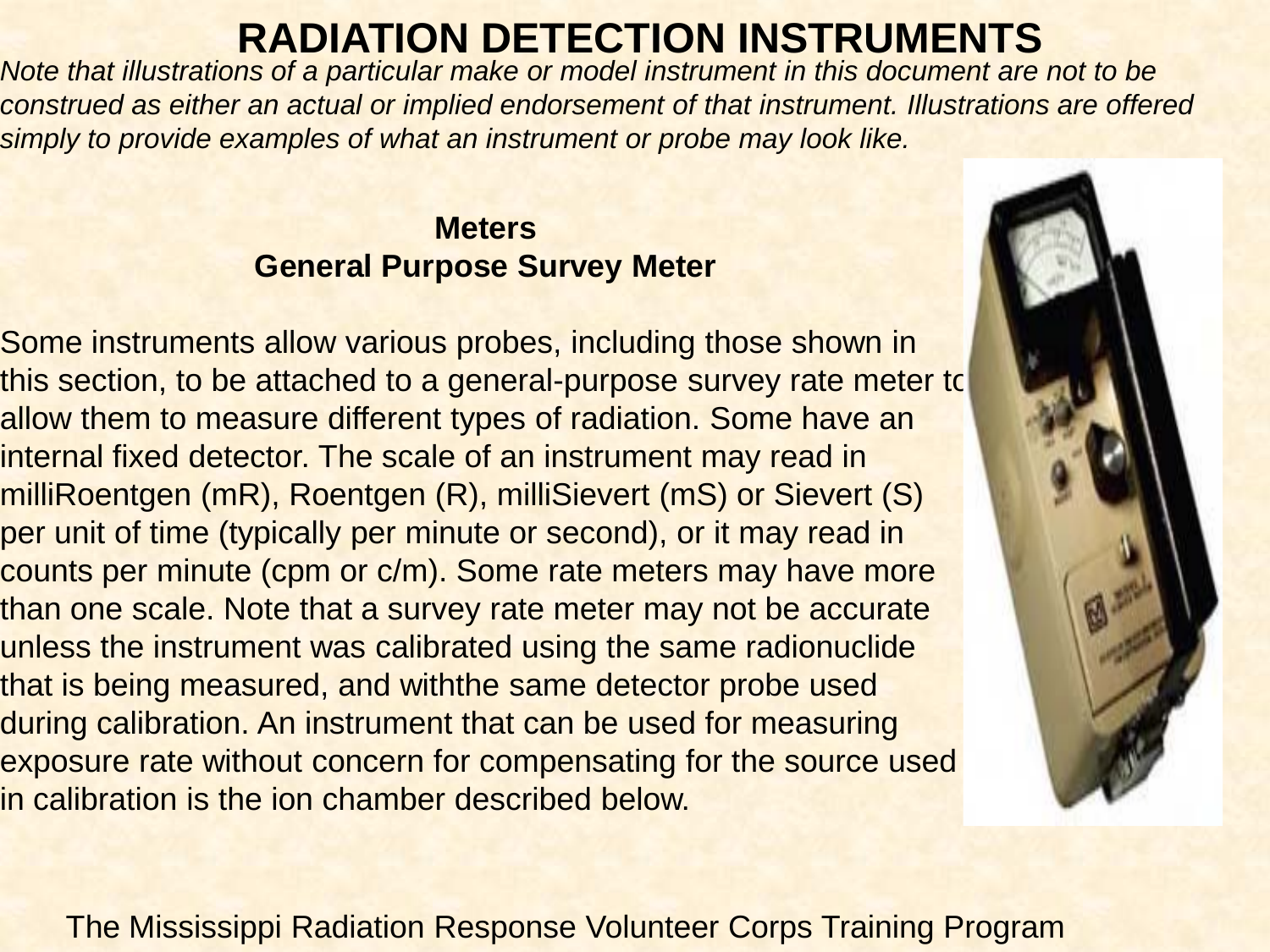#### **Ion Chamber or Energy Compensated Geiger-Mueller (GM)**

*The ion chamber is the most accurate instrument for measuring radiation fields for radiation protection purposes.* However, both an ion chamber and an energy compensated GM are good instruments for measuring exposure rates, because both are relatively insensitive to different radionuclide energies. This makes them a better choice than the pancake GM or Sodium Iodide (NaI) detector for measuring mR/hr. However, they are not as sensitive as a rate meter equipped with a pancake GM or NaI probe for detecting low exposure rates, and this makes them less desirable as a contamination monitoring instrument for individuals. *The ion chamber is the instrument of choice for setting up boundaries, and will measure gamma, x-ray, and beta if equipped with a beta window.* A typical ion chamber will measure up to 20-50 R/hour, although there are also ion chamber instruments designed for very high radiation levels. An energy compensated GM is typically capable of measuring a broad range of radiation levels.

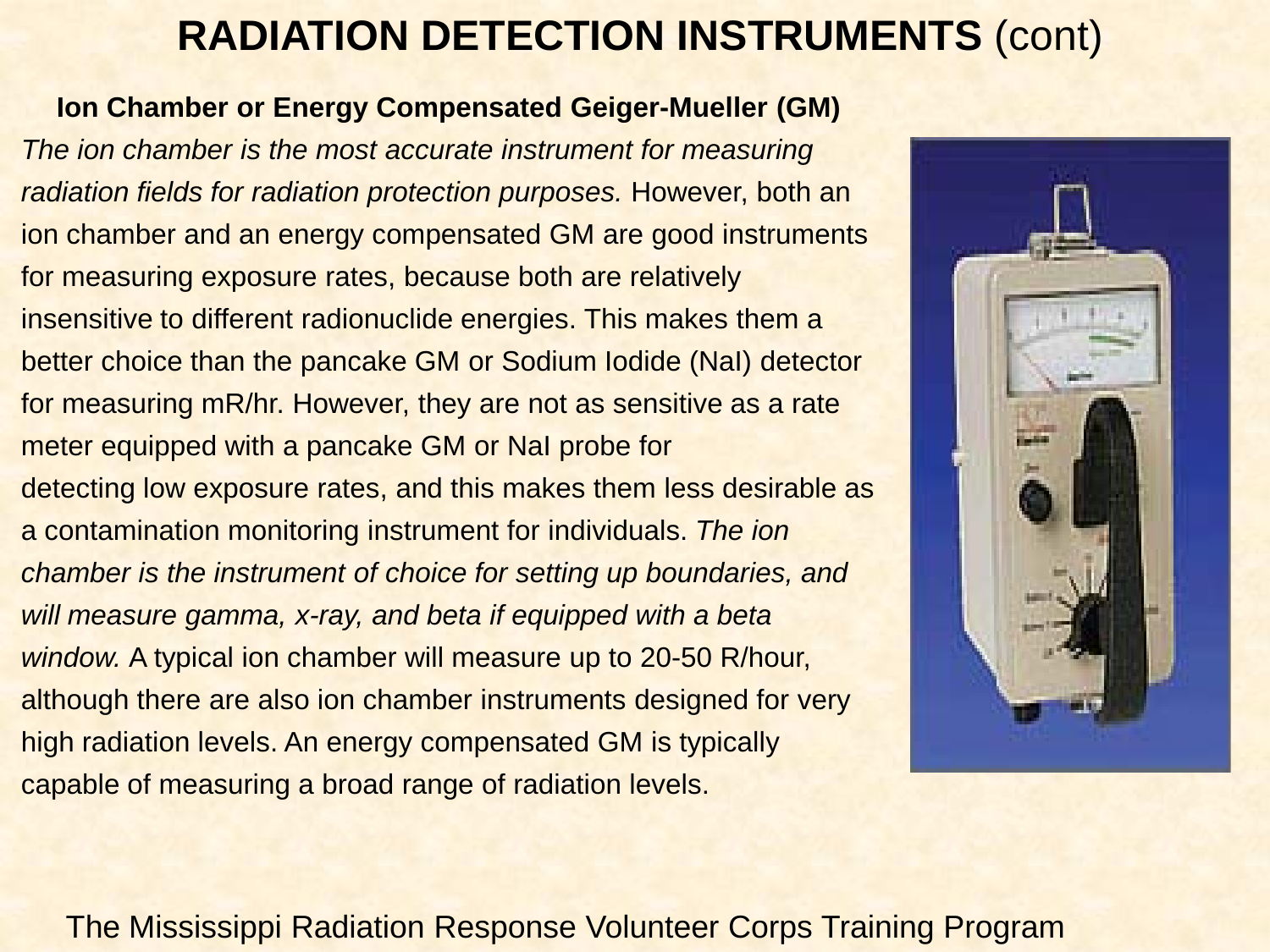#### **Pancake Probe (Pancake GM)**

A Geiger Mueller (GM) pancake probe can detect alpha, beta, or gamma radiation, and is very efficient at detecting beta radiation. The probe begins to be less accurate as the count rate increases above 100,000 cpm, and around 400,000 cpm. They will respond low by a factor of about three, making their use at count rates greater than 400,000 cpm inadvisable.

The pancake probe is best used for detecting low levels of radioactive contamination on people or on surfaces*.* When it is used to detect gamma radiation using a mR/hr scale, it is possible to use it in a way that discriminates whether beta radiation may also be present. This is accomplished by taking a measurement with the open window, then turning the probe over and positioning its back toward the surface being monitored. Gamma radiation can penetrate the metal back of the probe, but the beta will be shielded, and a substantial difference between the two readings will indicate the presence of a mixed beta/gamma field. A GM pancake probe is not energy compensated, meaning that it will only read mR/hr accurately for the radionuclide with which it was calibrated (normally Cs-137), but may be inaccurate by up to a factor of five for other radionuclides. Typical background readings made with this probe will vary, but are generally in the range of 25-75 cpm. Under ideal conditions, and with the face of the uncovered probe held  $\frac{1}{2}$  to 1 inch from the surface being measured, some efficiencies for the probe used with the radionuclides shown are approximately:

| Cesium 137 | 15%    | <b>Iridium 192</b>  |     | 15% |
|------------|--------|---------------------|-----|-----|
| Cobalt 60  | $10\%$ | <b>Strontium 90</b> | 30% |     |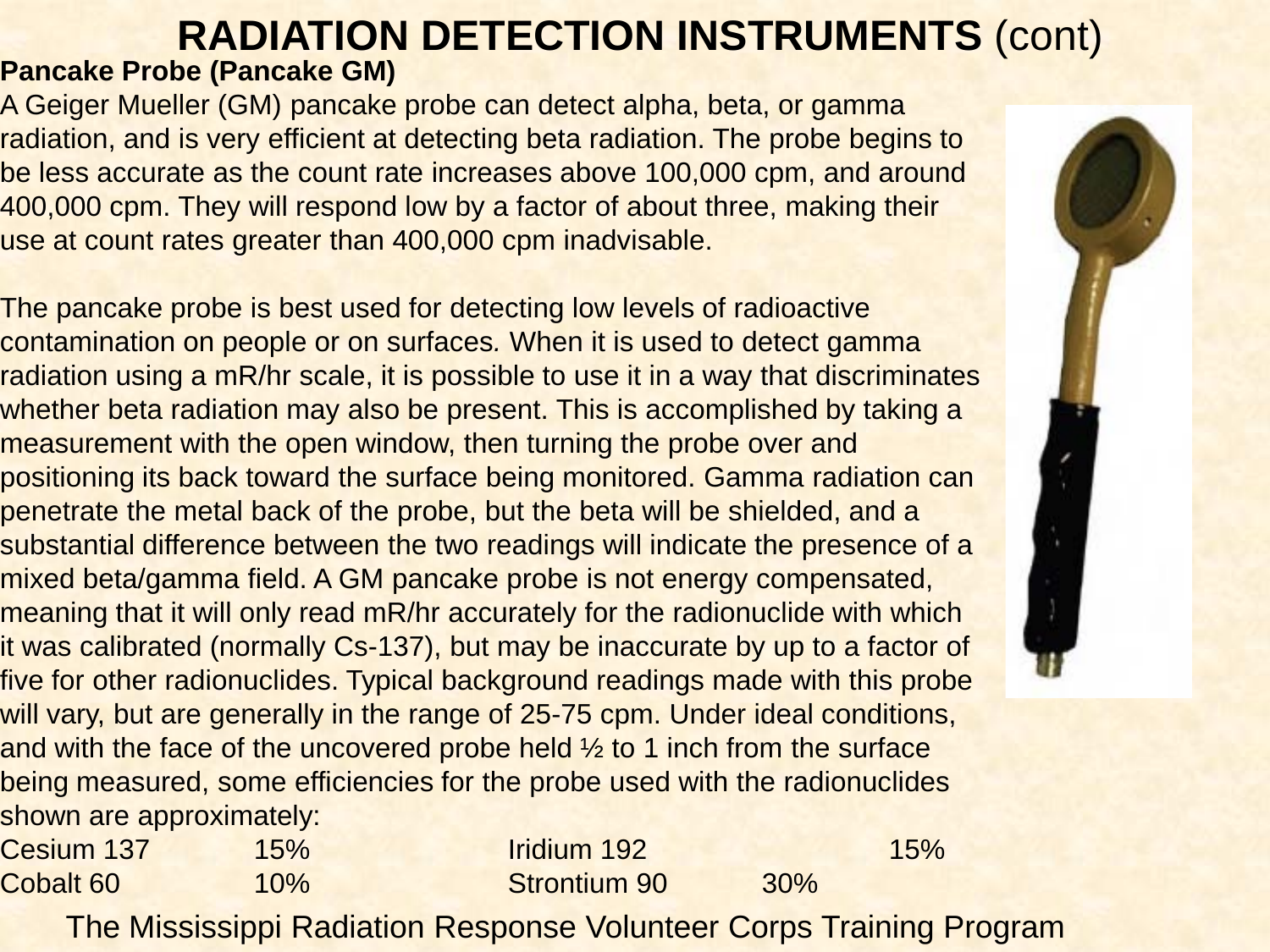#### **Alpha Scintillator**

An alpha scintillator probe is used for detecting alpha radiation and is preferred over a Geiger Mueller pancake probe when alpha radiation is suspected. This is because a pancake probe has a much lower efficiency for alpha emitters and is of limited use. For americium 241, under ideal conditions, an alpha scintillator probe will only detect about 20% of what is present, and a pancake probe will be about 10 times less efficient. An important note with respect to alpha radiation is that the measurement must be made as close as possible to a contaminated surface making sure that the probe is not in contact with the surface. Ideally, a measurement must be made with the probe surface held no more than about  $\frac{1}{8}$  to  $\frac{1}{2}$  inch away from a dry, relatively clean surface. This is because alpha particles will lose energy as they travel, and most will only travel a maximum of one to two inches. Alpha particles are easily shielded from measurement by a piece of paper, air, or wet, damp and dust laden surfaces.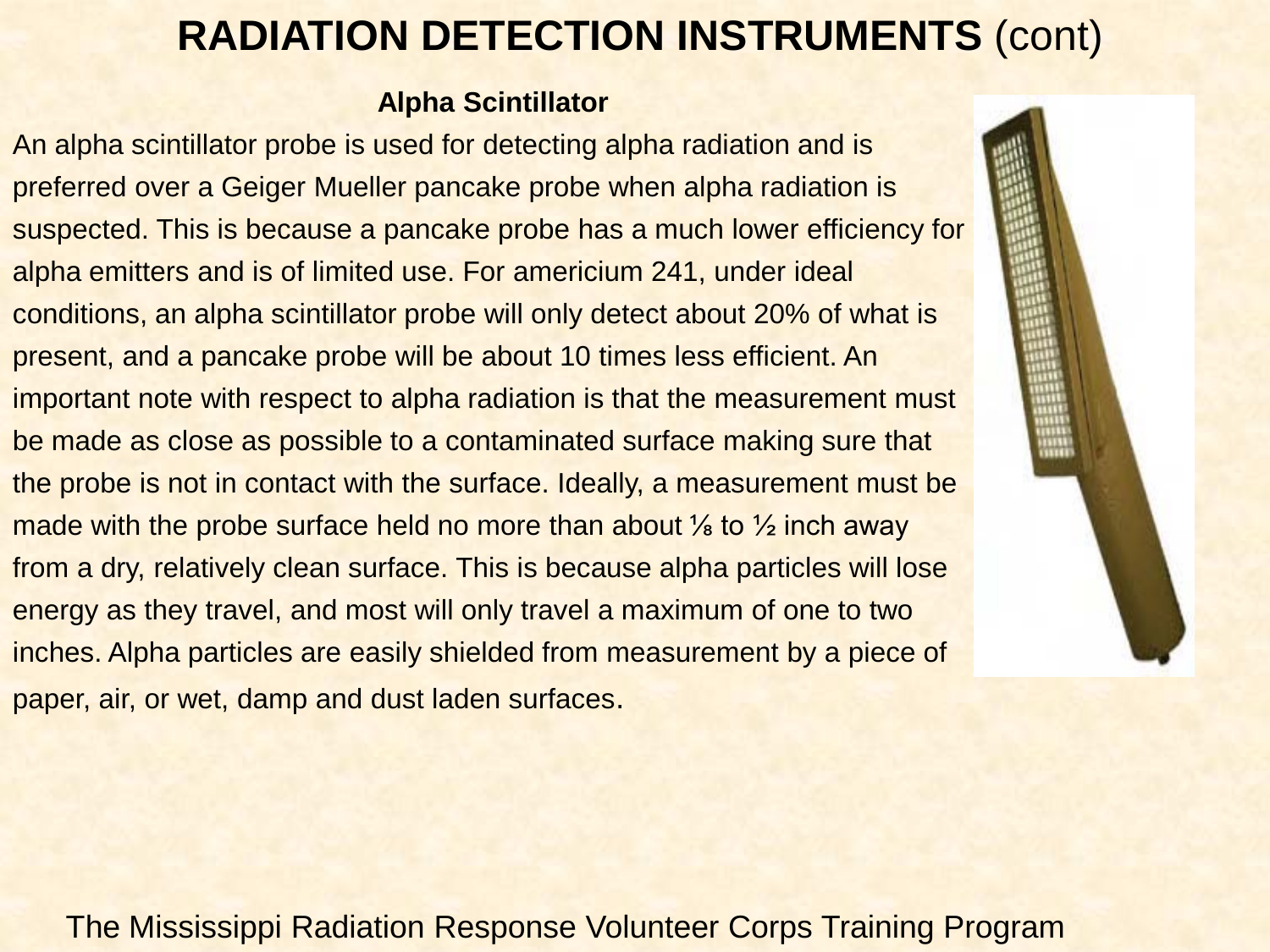#### **Sodium Iodide Probe**

The sodium iodide probe is useful for detecting the presence of lowlevel gamma radiation and for locating radioactive sources. In some cases, it is useful for surveying people, property, and the environment. Background radiation can vary significantly from location to location, and these variations can be further impacted by the size of the sodium iodide crystal used in the probe. The range of "typical"background readings will depend on location and size and thickness of the crystal in the probe. Some examples of background measurement variation due to crystal size are:

- 1" x 1" crystal: 1,000-5,000 cpm
- 2" x 2" crystal: 5,000-25,000 cpm
- 1" x 1 mm crystal: 200-400 cpm.

While a pancake GM probe is better able to detect low levels of contamination on people and surfaces than a NaI probe, the NaI probe will nonetheless be a useful tool for contamination monitoring in an RDD event due to the anticipated levels of contamination that may be encountered.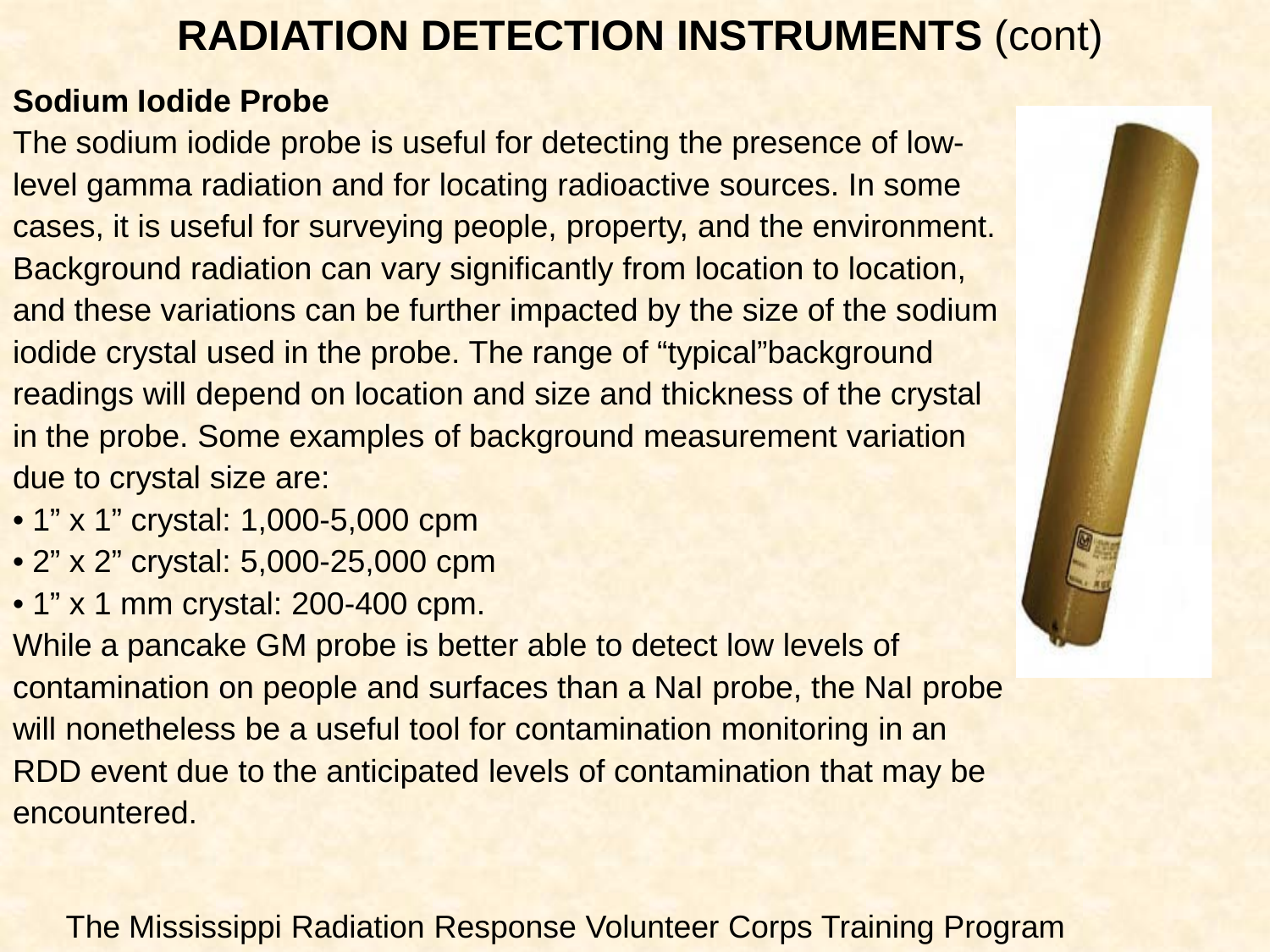#### **Other Instruments Radionuclide Identifier**

A radionuclide identifier (also known as a multi-channel analyzer or MCA) can identify the gamma emitting radionuclide(s) present. It accomplishes this identification by analyzing characteristic energy peaks from a radionuclide and comparing it to a library of stored information. However, great caution is advised, because no identifier is correct 100% of the time, and further analyses may be necessary for proper identification of a source. Several radioisotopes emit gamma rays with energies that are similar or overlapping, or the radionuclide may not be available for comparison in the library. These are delicate instruments that are sensitive to abrupt changes in temperature and humidity. Additionally, radionuclide identifiers cannot identify a pure alpha or beta emitting radionuclide unless there is an associated gamma emitter from one of its decay products. Consequently, radionuclide identifiers may sometimes misidentify the radioisotope.

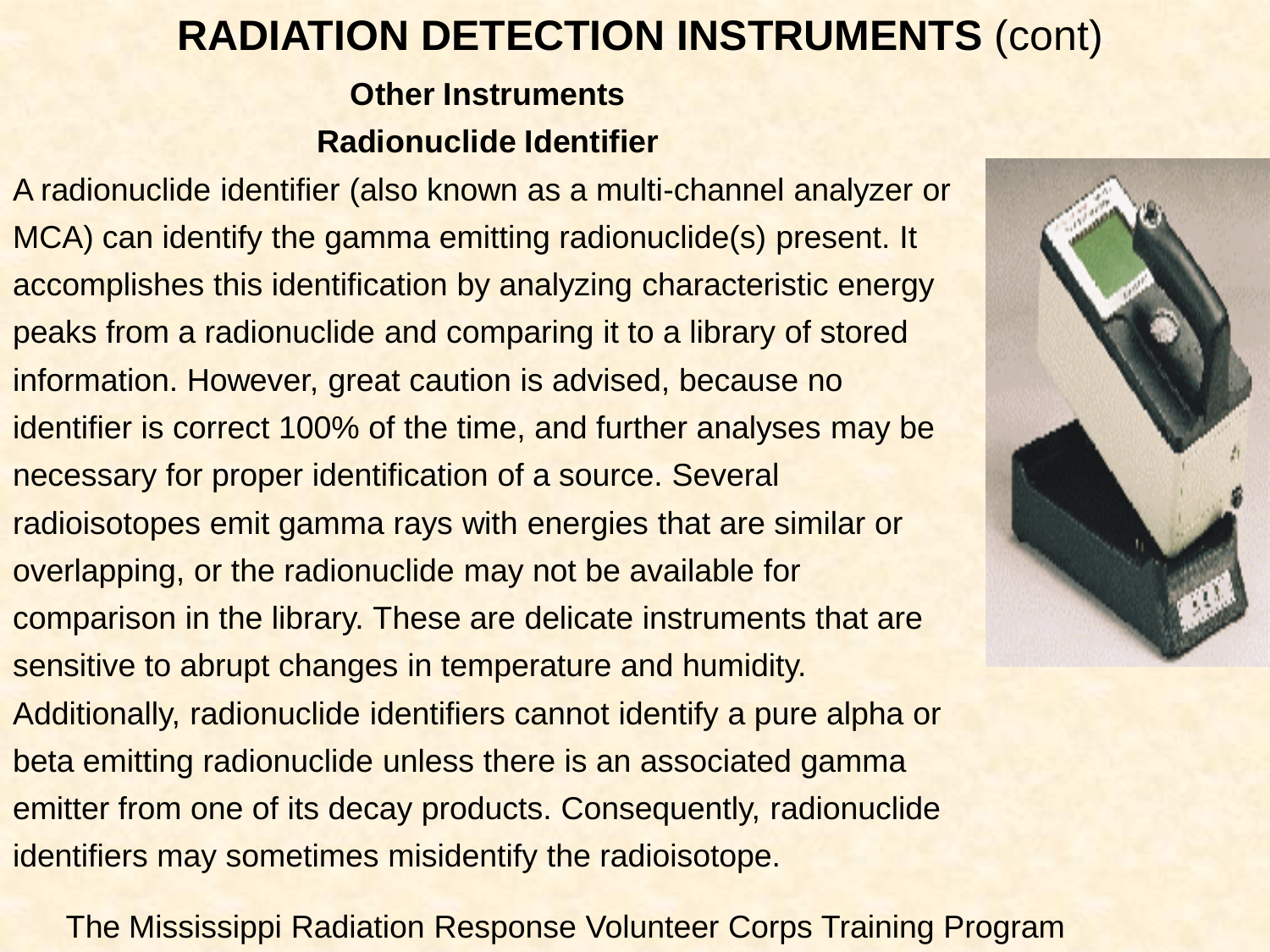#### **Electronic Dosimeters**

Electronic dosimeters, also called personal dosimeters, or "pagers," can be used to measure an individual's exposure to radiation. They can also be used, to a limited extent, for detecting and measuring radiation. Generally, they may have a small sodium iodide, GM or solid state detector inside. Most can be used in either an exposure rate mode, which gives exposure per unit time, or in an integrated exposure mode, which will measure the accumulating exposure to the device until it is turned off or reset. Often they have an alarm that can be set to alert the user to a preset radiation level or a cumulative exposure. Note that many of these devices have limitations when worn in a high radiation field.

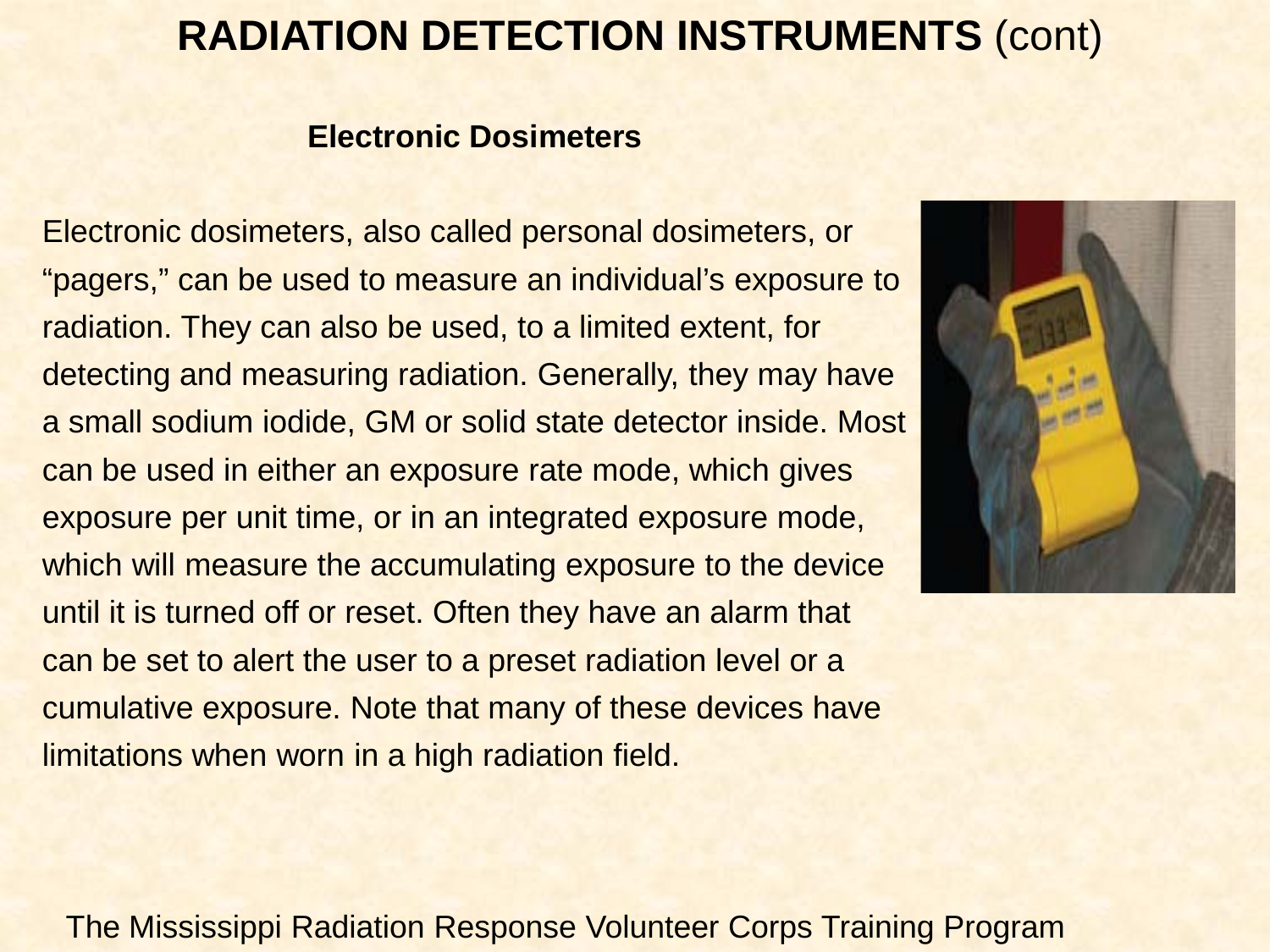#### **Direct Reading Pocket Dosimeter**

The direct reading pocket dosimeter is a charged ionization chamber designed to measure a total dose received from moderate to high levels of gamma radiation. These instruments use a small quartz fiber electroscope as an exposure detector and indicator. An image of the fiber is projected onto a film scale and viewed through the eyepiece lens. These are small simple devices that allow the user to effectively track their dose provided the dose(s) is recorded, the chamber is properly re-charged prior to its use, and is frequently monitored during use to avoid full discharge.

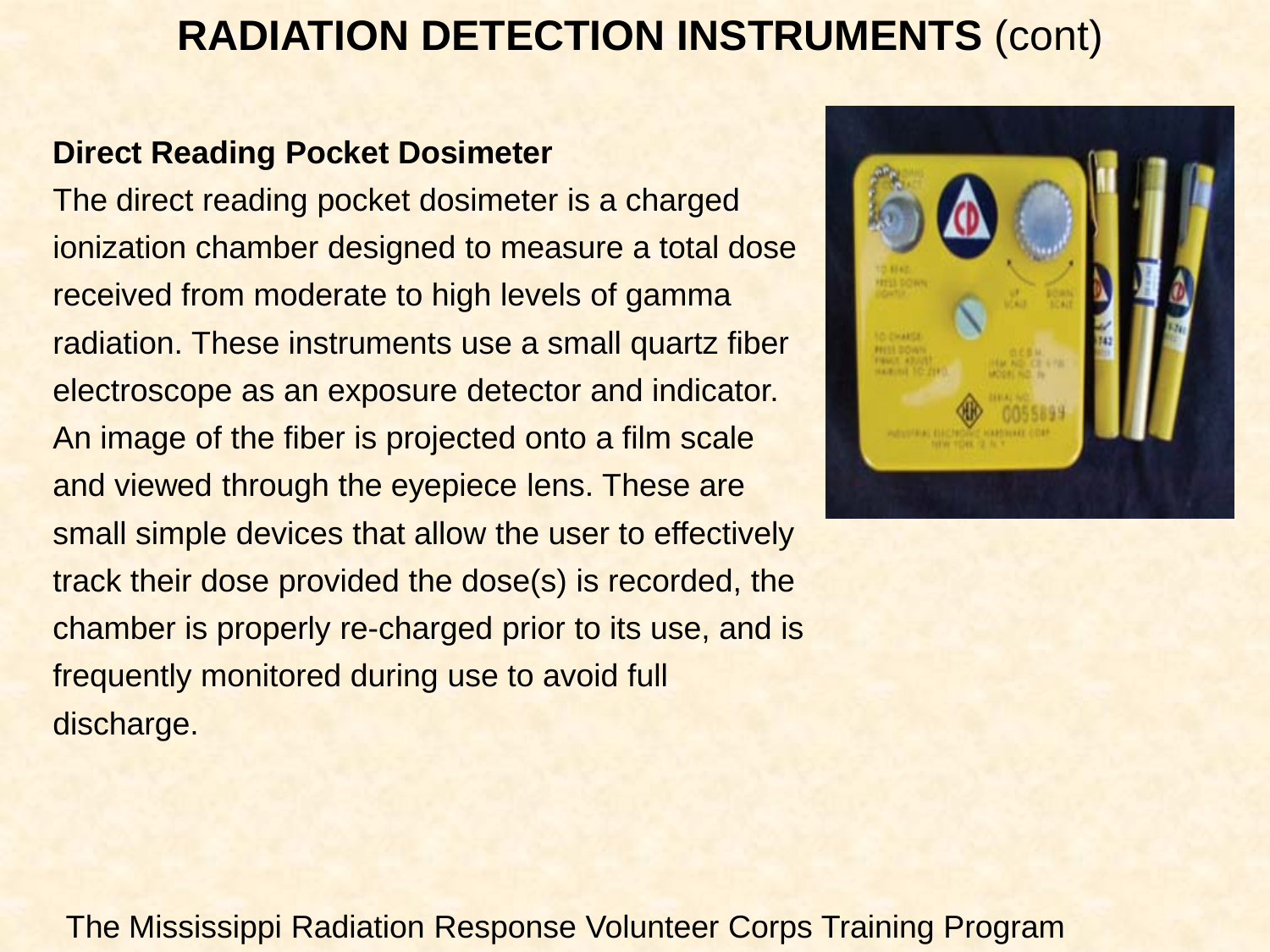#### **The Radiation Portal Monitor**

A radiation portal monitor is a system designed for rapid screening of people in the event of a radiation incident. They are similar to the portal monitors that people walk at airports, but these are designed to detect low levels of radiation. They are constructed so people can walk through them, or be in a wheelchair or on a stretcher. Some come with a vehicle adapter so vehicles can be driven through. They often use long plastic scintillation detectors that can generally detect less than one microcurie of cesium 137. The use of a portal monitor can significantly decrease the time needed to survey large numbers of people.